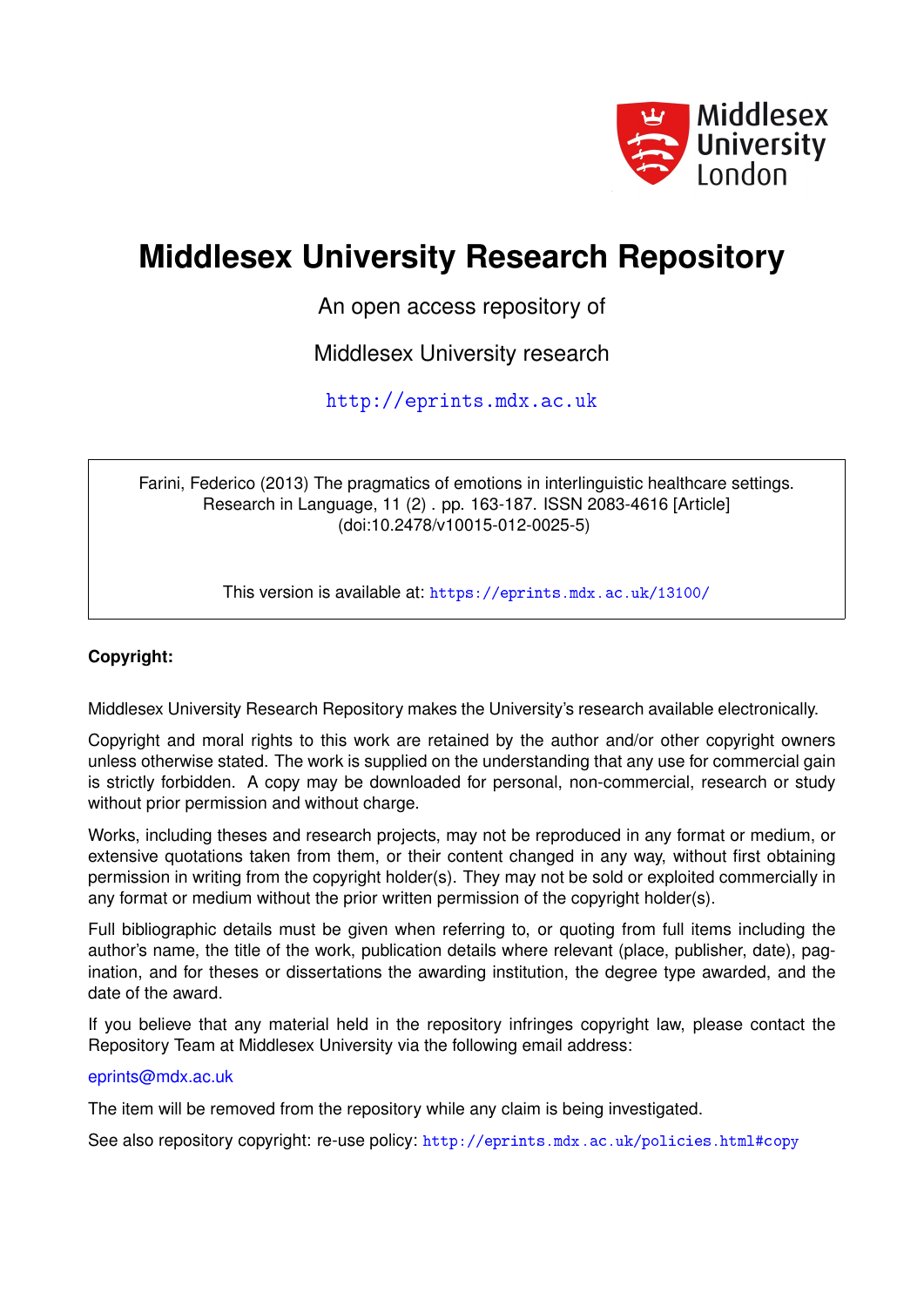# THE PRAGMATICS OF EMOTIONS IN INTERLINGUISTIC HEALTHCARE SETTINGS

#### *FEDERICO FARINI*

Middlesex University, London, United Kingdom f.farini@mdx.ac.uk

#### **Abstract**

Data-based studies on interlinguistic medical interaction show that frequently migrant patients encounter difficulties in expressing their emotions and concerns. Such difficulties are not always overcome through the intervention of an interpreter, as emotional expressions tend to "get missed" in translations which focus on problems and treatments in medical terms.

The main question addressed here is: what types of interpreters' actions cut out, or make relevant, migrant patients' emotions? Our data is based on a corpus of 300 interlinguistic medical interactions in Arabic, Mandarin Chinese and Italian in two public hospitals in Italy. The conversations involve one Italian healthcare provider, an interpreter and a migrant patient. The corpus is analyzed drawing upon Conversation Analysis, studies on Dialogue Interpreting and Intercultural Pragmatics.

**Keywords:** conversational analysis, medical interaction, pragmatics, emotion, intercultural communication

## **1. Introduction**

Situations requiring interpreters are increasingly common in Western medical systems where healthcare providers encounter migrant patients. *Interpreter-mediated interaction*, that is, triadic interaction involving an interpreter as the third party in a communication process between individuals speaking a different language, is considered one of the most important practices used by institutions to encourage foreign patients to access public healthcare services.

Parallel to its increasing importance for healthcare institutions, interpreted-mediated interaction in public services has become the object of empirical studies from applied linguistics, with respect to collections and transcriptions of conversations (Cambridge, 1999; Pöchhacker and Kadric, 1999; Tebble, 1999; Angelelli, 2004; Baker, 2006; Baraldi and Gavioli, 2011).

In the same period, standards of conducts for healthcare professionals have been devoting more attention the development of an emotional sensitive rapport with patients. Research on different medical settings across the last fifteen years show that the treatment of emotions is now widely considered important for the successful outcome of medical treatment and care (Charles *et al.*, 1999; Epstein *et al.*, 2005; Mead and Bower, 2000; Zandbelt *et al.*, 2006). Patients' emotions and the doctors' affective involvement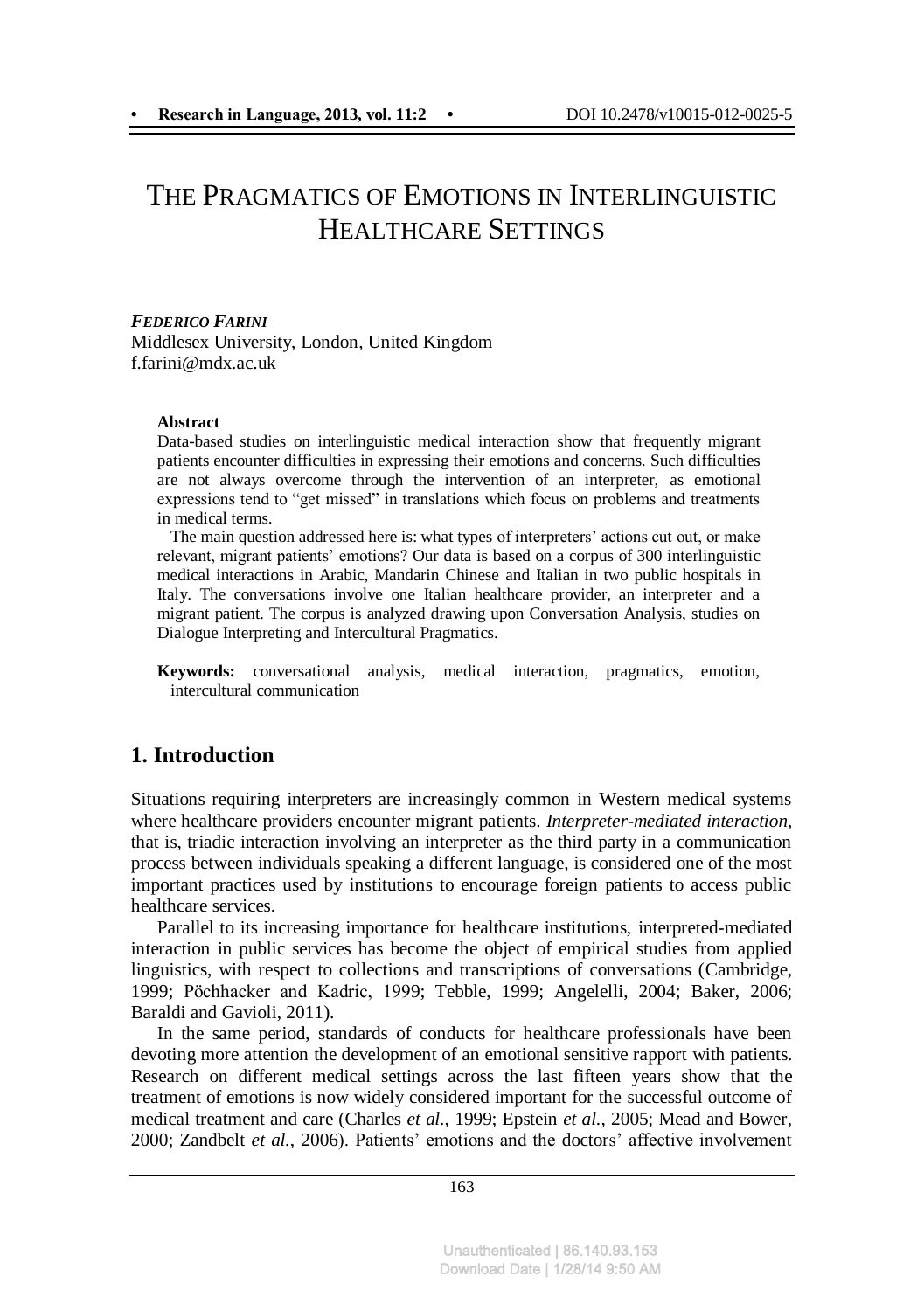in the interaction are now considered of primary importance in helping patients comply with treatment (Barry *et al*., 2001; Kiesler and Auerbach, 2003; Mangione-Smith *et al*., 2003; Heritage and Maynard, 2005; Robinson and Heritage, 2005). In this respect, healthcare providers are invited to observe illness through the patient's lens and *"treat the patient, rather than just the disease"* (Heritage and Maynard, 2006: 355).

However, with regard to interpreter-mediated medical interactions, some peculiar difficulties in handling emotional expressions have been observed in several studies; in particular, doubts have been raised about the effectiveness of interpreting in promoting balanced power relationships. Davidson's research (2000; 2001) suggest that in healthcare settings interpreters can act as *gatekeepers*, controlling what is passed between doctor and patient and fuelling asymmetric power relations between the two parties. In these situations, instead of relaying patients' concerns in full to doctors, interpreters tend to summarise what patients have said, focusing on medical problems and treatments; consequently, emotional expressions may be overlooked or omitted (Hsieh, 2010). Performing the role of gatekeeper, interpreters work as a pre-filter, evaluating the importance of the patient's contributions before translating them (Bolden, 2000).

Stimulated by empirical evidence of the difficulties encountered by migrant patients in presenting their case histories and concerns in interpreted-mediated interactions (Bolden, 2000; Davidson, 2001; Hsieh, 2010; Meyer and Bührig, 2004), this article discusses how interpreted-mediated interactions may empower, but also inhibit, migrant patients' participation in medical encounters.

The discussion is based on the analysis of medical interactions recorded in two public healthcare services in region Emilia-Romagna of Italy, the *Centro per la salute delle famiglie straniere* (Healthcare support centre for foreign families) in the sanitary district of Reggio Emilia and the *Consultorio* (Local centre for health and social services) in Vignola, a small town pertaining to the sanitary district of Modena.

#### **2. Background**

#### **2.1 Interpreting as mediation**

With regard to interpreted-mediated interactions in public services, it may be helpful to consider empirical studies from applied linguistics, with respect to collections and transcriptions of mediated conversations. Theses studies clarify that interpreting can be seen as a triadic interaction involving two primary participants (service provider and service user) and a third one (the interpreter), who has to allow the user to access the service by translating from the user's language to the agent's language, making both aware of each other's differences, and also allows the service provider to provide the user with the service requested (Mason, 2006).

In order to explain the type and amount of work that interpreters do in the interaction, Wadensjö (1998) suggests that interpreters play a double role in the conversation, they *translate* and they also *coordinate* the talk activity. Such coordinating activity is aimed at making the interaction between the participants of different languages possible and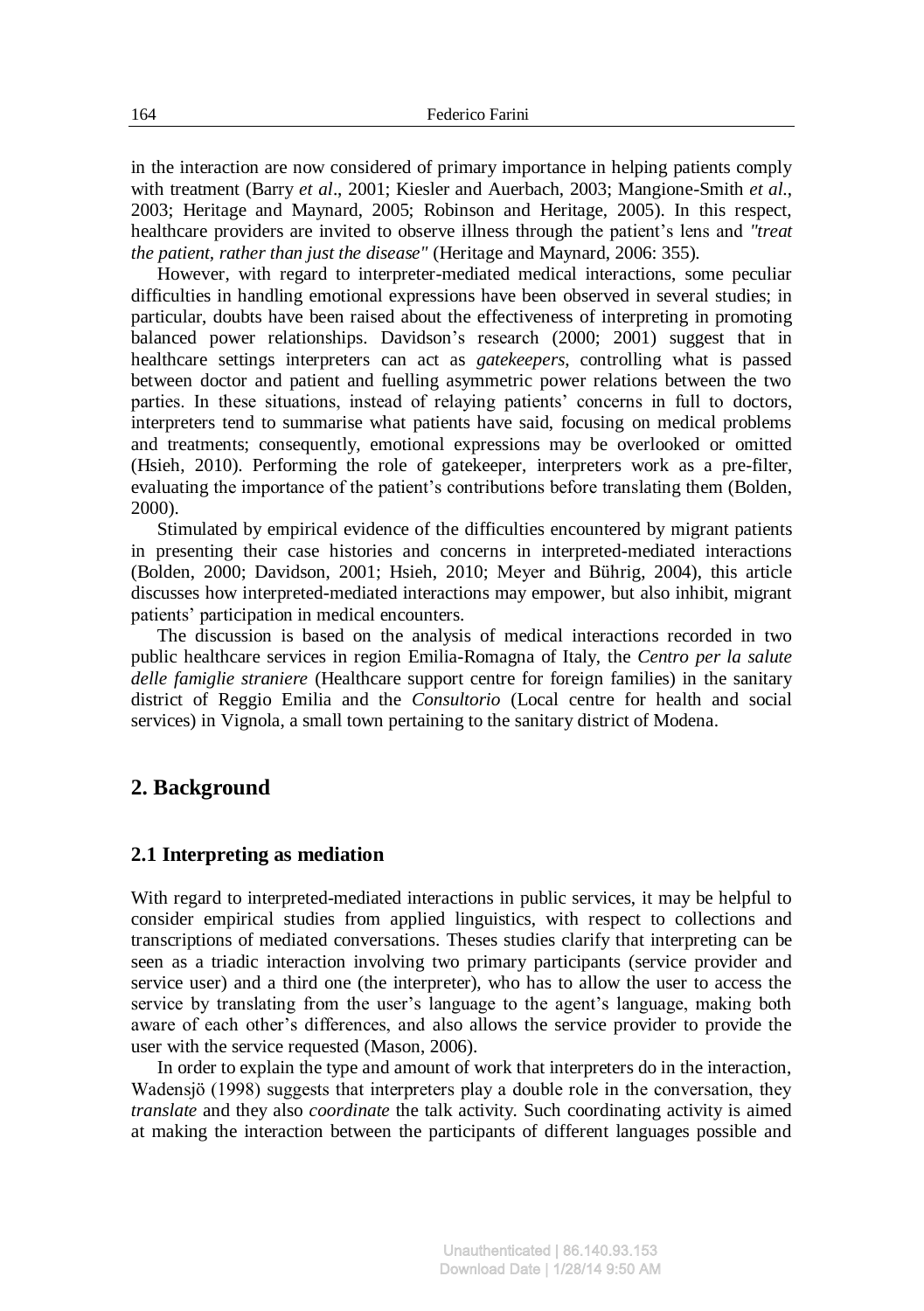successful and it is concerned with the promotion of their participation and understanding. Interpreters, therefore, need to consider the meanings and purposes that are achieved through a conversation; for this reason *interpreting may be understood as a form of mediation* and interpreter may be understood as mediators in interlinguistic and intercultural settings. According to Wadensjö (1998), the most important function of the interpreter-mediator (henceforth: the mediator) is not simply the faithful translation of what the participants say, but has to do with the promotion of a shared knowledge and with coordination. In other words, the mediator is an independent agent who must be seen as an active participant, influencing the orientation of the communication, the expectation towards the roles of doctor and patient and the meanings of healthcare (Baraldi, 2009).

#### **2.2 Context and outline of the study**

This article is based on a dataset collected within a research project undertaken in 2010 in two sanitary districts of Region Emilia Romagna: the Modena district and the Reggio Emilia district. The research project, titled *Interlinguistic and intercultural communication: analysis of interpretation as a form of mediation for the bilingual dialogue between foreign citizens and institutions* aimed to create a method of analysis of healthcare practices, drawing up specific criteria to identify good practices and developing guide-lines to be used in personnel training.

In the last fifteen years, the areas pertaining to the Modena and Reggio Emilia districts have been experiencing waves of migration from Northern and Western Africa and West Balkans. More recently, new migration waves have originated from China and Southern Asia. While in 2001 the migrants in both areas were less than 4% of the resident population, data from 2012 indicate that migrants in the area of the Modena district are 89,346, (12.7% of the resident population) and in the area of Reggio Emilia they amount to 69,060 (13% of the resident population). In both districts, the majority of migrants originate from Morocco and Albania. Modena also has a population of Tunisian migrants and Reggio Emilia has quite large Indian and the Chinese communities. Facing these demographic trends, a major challenge for healthcare services is to provide appropriate service for migrants. As a result, healthcare institutions have being encouraged to reorganize their services in innovative ways based on migrantfriendly models (Chiarenza, 2008, 2012).

For example, mediators have been appointed by the General Hospital Board and Local Health Board in Modena to help in reception, obstetrics, nursery, paediatrics, gynaecology, neonatology and the family advice bureau. For its part, Reggio Emilia Local Health Board uses intercultural mediators in the outpatients' departments and specialized units for the care of women and children.

#### **2.3 Participants, data collection and analysis**

Four doctors, four nurses and four interpreters took part in the research. All the healthcare professionals are of Italian origins and native speakers of Italian. The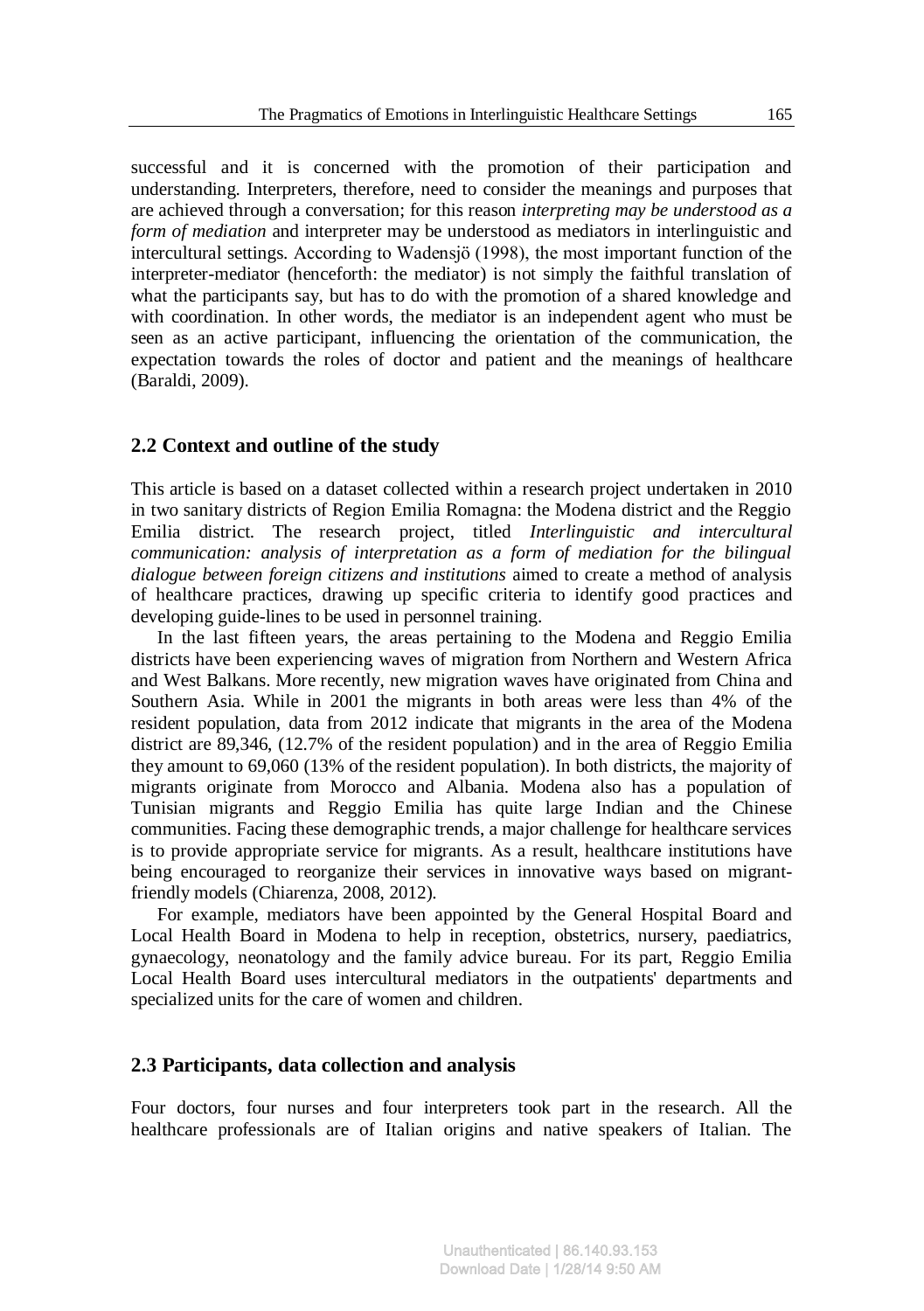interpreters, who comes from Tunisia and Jordan (Arab speaking) and Northern China (Chinese speaking) have been living in Italy for at least 6 years at the moment of the registration, undergoing formal training to enable them to work as intercultural mediators. Resolution 265 of the Regional Government of Emilia-Romagna (2005), establishes training standards for intercultural mediators. In order to be qualified as intercultural mediators in public services, it is necessary to follow courses organized by training centres validated by the regional authorities. The minimum duration of training course is 200 hours, including at least 40 hours of traineeship.

In the contexts of the research, mediation services are predominantly used in the nursery-infant and women areas; thus, most of the patients involved in the research are women (92%); in both districts migrant women represent the most delicate target for healthcare services: in accessing healthcare services they often encounter different and unfamiliar cultural constructions of health, disease, therapy, sexuality, motherhood which their husbands and fathers may not understand or approve and may, therefore, be a source of conflict.

With regard to the institutional goals of mediation services, Emilia Romagna Regional Law 5/2004, affirms that

The Region promotes, also through the Local Health Units and Hospitals, the development of informational interventions aimed at immigrant foreign citizens, along with activities of intercultural mediation within the social-health field, finalized at ensuring appropriate cognitive elements, in order to facilitate access to health and socialhealth services

Hence, the research concerns medical encounters wherein the mediators are expected to promote the coordination between the principal interlocutors, preserving the functionality of the healthcare system.

The research on which this article is based originated the recording of 300 conversations involving migrants speaking Arabic, Chinese, Albanian, Russian, Igbo, Rumanian, Urdu, Hindi and other languages. For the sake of this article a subset of 57 conversation has been used, composed ofthe medical encounters involving Arabic and Chinese speaking women in two public healthcare services: the *Centro per la salute delle famiglie straniere* (Healthcare support centre for foreign families) in Reggio Emilia and the *Consultorio* (Local centre for health and social services) in Vignola (a small town in the sanitary district of Modena).

The conversations involve at least one Italian doctor (D), an Arabic-speaking or Chinese-speaking mediator (M) and an Arabic-speaking or Chinese-speaking patient (P).

Transcriptions of recorded conversation were carried out by researchers occasionally with the help of mediators who were not involved in the collection of data. The Arabic and Chinese turns of talk were transcribed in the Latin font type-set, as commonly used in international chat lines. Transcription of Arabic posed some problems because of the variety of dialects used by the patients. In some cases the transcriber understood the sense of the utterance but could not transcribe it precisely. In those cases an approximate translation of the turn is provided.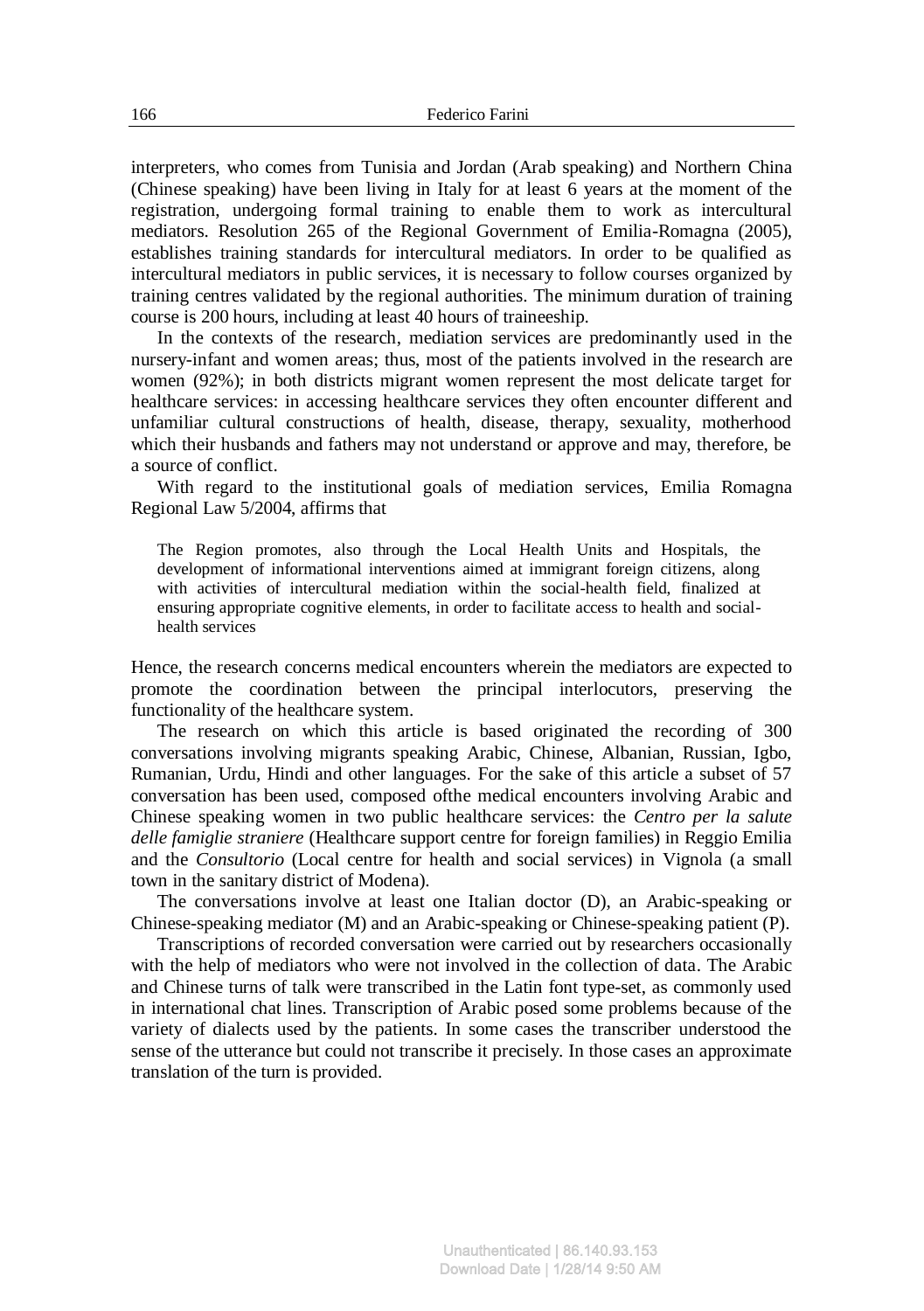#### **2.4 Ethical considerations**

The project was reviewed and approved by a Management Coordination Committee, composed of the research coordinator and the coordinators of healthcare services in the two districts. The Management Coordination Committe was in charge of decision making on knowledge protection, ethical and legal issues.

Written information about the project was provided for doctors, interpreters and patients. This included a details of the aim of the project, request for permission to audio-record each conversation and how the results would be used. Written permission was requested from patients, interpreters and doctors. The privacy of participants was preserved according to the Italian Data Protection Act 675 (31.12.1996). Due to the sensitiveness of the situations, the research was authorised to collect audio, but not video, recordings, which did not allow observation of non-verbal action produced through gaze, gesture, facial expression, body posture, etc.

Before any encounter, participants were reminded about the aims of the research and their right to withdraw. Assurances about anonymity were important to avoid anyone being blamed or stigmatized as a result of taking part in the research. If removing or changing names was not enough to ensure anonymity, the ethical need for anonymity was prioritized over scientific considerations of documentation.

These ethical considerations are not, and cannot possibly, be exhaustive. Ethical research practice requires continuous reflexivity and coping with ethical problems as they arise. This requires dialogue on two levels: between researchers as a means of collectively sharing experience, and between researchers and participants in the ongoing research project.

#### **2.5 Theoretical and methodological considerations**

The theoretical and methodological premise of the present work is that language works to create meaning and to influence mutual behaviour, therefore language-in-interaction constitutes a unique object for a research motivated by an interest in the methods used by people to negotiate, in any social encounter, the meanings of roles, expectations and normative values (Schegloff, 2007). This article uses two methods for analyzing language-in-interaction: the first method follows the principles of Conversation Analysis, the second method derives from intercultural pragmatics.

Conversation Analysis (CA) is aimed at determining the methods and resources that the interactional participants use and rely on to produce interactional contributions and make sense of the contributions of others. Thus CA is designed to model the resources and methods, or *procedures*, by which participants in interactions perform their social identities and negotiate their relationships. In the last forty years, all basic interactional procedures have been subject of CA studies: the set of practices through which turns are allocated in conversation, the *turn-taking* (Sacks *et al*. 1974), the methods used by parties in conversation to deal with problems in speaking, hearing, or understanding. (Schegloff, *et al*. 1977), the preference in conversation for some types of actions (within sequences of action) over other actions. (Pomerantz 1984), the management of epistemic status (Heritage, 2012).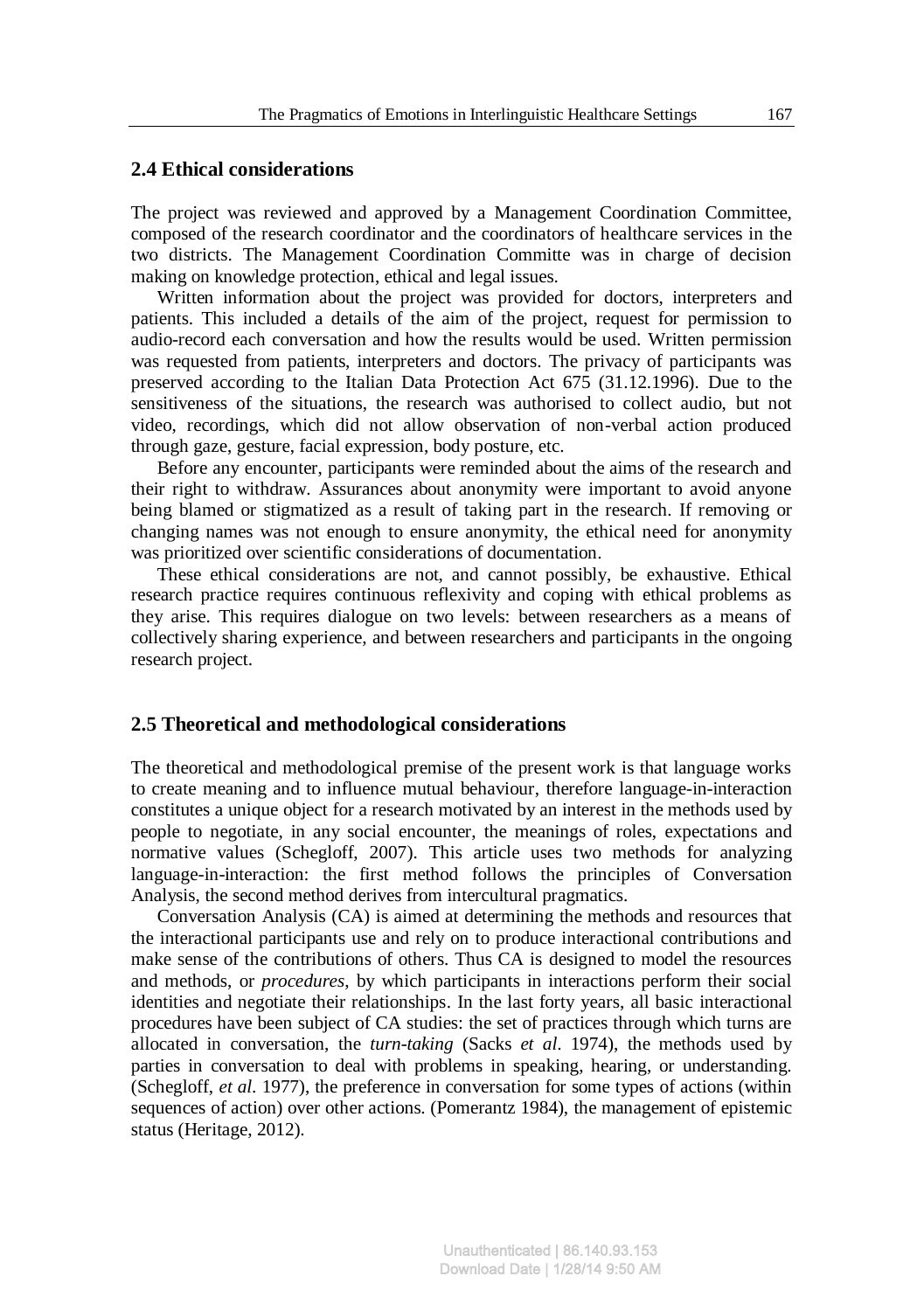The object of CA as a method of sociological research is to discover how identities are generated in interaction while participants understand and respond to one another in conversation (Hutchby and Wooffitt, 1998; ten Have, 1999; Sidnell & Stivers, 2012), by means of practices that, behind the apparent contingency of conversation, constitutes the roots of human sociality (Enfield & Levinson, 2007).

The CA theoretical presupposition of the mutual influence of interaction and social order is explained by Mona Baker when she states:

we perform our gender, we step in and out of professional and other roles numerous times during the course of a single conversation, and therefore whether a participant behaves and responds (…) at any moment depends on a variety of factors and can change during the course of a single interaction. (Baker, 2006: 326)

The second methods used in analyzing interaction is based on intercultural pragmatics (Gumperz, 1992; Koole and Ten Thjie 2001; Carbaugh 2005; Verschueren 2008: Tannen, 2009) and it is concerned with the influence of linguistic and interactional features in the negotiation of social relationships in medical encounters.

According to intercultural pragmatics, in any social encounter participants rely on repertoires of cultural presuppositions to foreground the expectations of others, therefore being able to choose how to act, and to re-act to the actions of others. Cultural presuppositions are sets of expectations depending on socialization patterns, that concern role performances, actions and understanding of action. For instance, medical discourse, be it the discourse on healthcare (medicine) and discourses in healthcare (medical interaction), is permeated by cultural presuppositions concerning differentiated role performances and the interrelation of doctors' actions and patients' actions.

The cultural presuppositions of interaction are observable empirically if one focuses on the participants' management of *contextualization cues*. The analytical concept of contextualization cues was introduced in intercultural pragmatics by Gumperz, to refer to verbal and non-verbal signs which are selected by interlocutors to "relate what is said at any one time and in any one place to knowledge acquired through past experience" (Gumperz 1992: 230). Contextualization cues could be identified at any discursive level: prosody (intonation, pitch shift), paralinguistic signs (tempo, pausing and hesitation, latching or overlapping of speaking turns), code choice (style, language) and choice of lexical forms or formulaic expressions.

How contextualization cues are managed, that is, which linguistic and paralinguistic signs are identified by participants as contextualization cues depends on their knowledge and past experiences as much as on their expectations; the management of contextualization cues "highlight, foreground or make salient the cultural presuppositions of the interaction" (Gumperz 1992: 232), for the participants as well as for the analyst.

CA and intercultural pragmatics share the analytical principle that language, culture and social organization must be analyzed not as separate subfields but as integrated elements of coherent courses of action, allowing their combination: while CA has developed tools to analyze the basic units out of which turns are fashioned and the relations between turns in sequences of actions, interactional pragmatics has developed analytical tools to recognizes those units and those sequences as cues for the cultural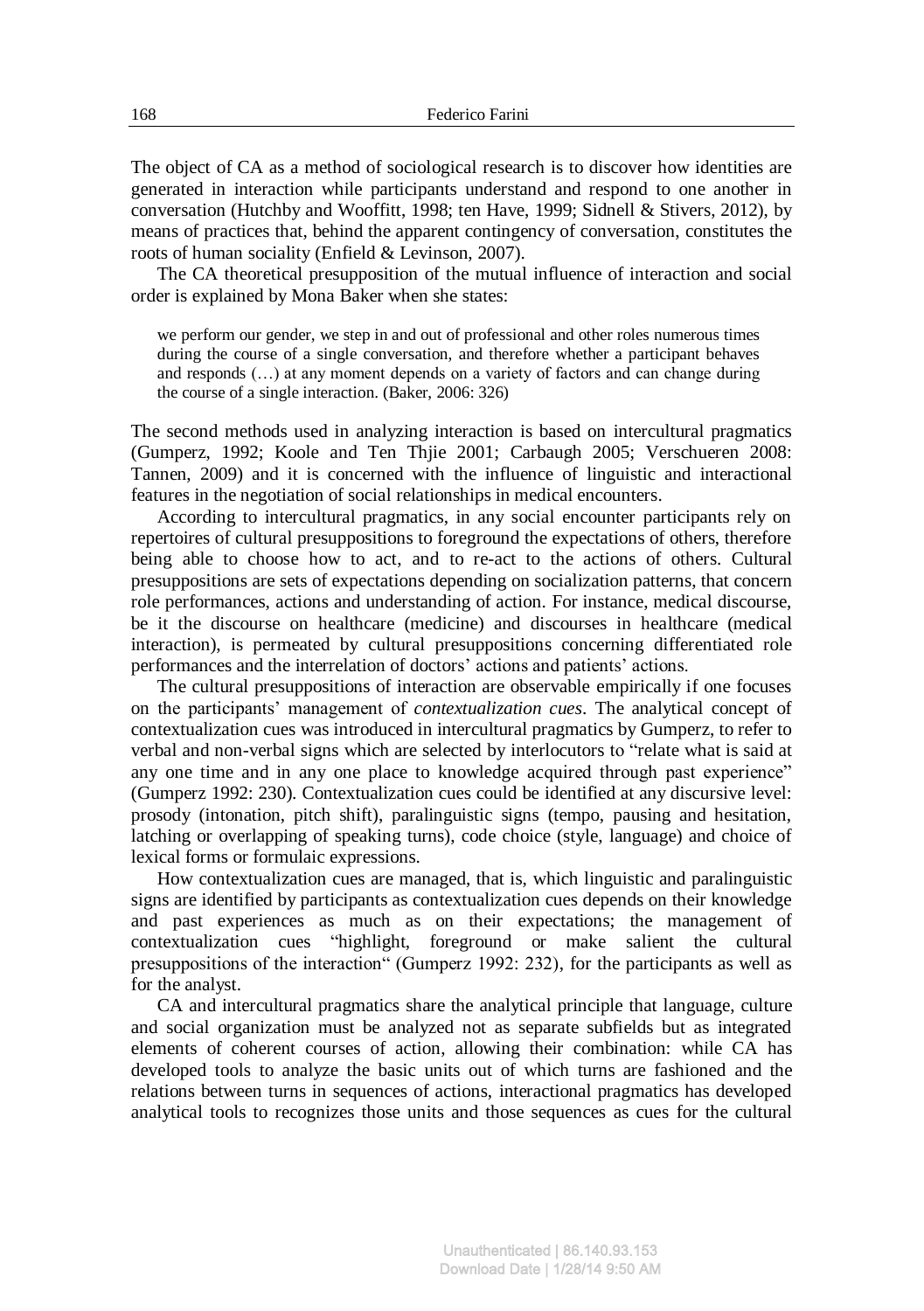presuppositions of interaction from the perspective of participants' own reasoning and understanding about their circumstances and communication.

Based on the combination of CA and intercultural pragmatics, this article will discuss how linguistic and interactional features cooperate in constituting the *background* of interaction (Searle, 1992) in medical encounters mediated by an interpreter, establishing either the discrimination and the exclusion of the migrant patient or an emotionalsensitive healthcare, where the patient actively participates as a person, with his/her worries, doubts and concerns.

In the following sections two types of social situation will be discussed: those where mediation creates the conditions for the exclusion of patients' worries, doubts, concerns and emotions from the medical encounter and those where mediation succeeds in making patients' emotions relevant in the interaction. All conversations were transcribed according to Conversation Analysis (CA) conventions (see Figure 1 below).

|           | Brackets mark the start and end of overlapping speech                   |
|-----------|-------------------------------------------------------------------------|
|           | A micropause, hearable but too short to measure                         |
| Te:xt     | Colons show degrees of elongation of the prior sound                    |
| Tex-      | Hyphens mark a cut-off of the preceding sound                           |
|           | $((comment))$ Additional comments from the transcriber                  |
| $T_{ext}$ | Italics between inverted commas is used for <i>English translations</i> |

**Figure 1: Transcription conventions. (from: Jefferson G. Glossary of transcript symbols with an introduction. In: Lerner G, ed. Conversation Analysis: studies from the first generation Philadelphia: John Benjamins, 2004; 13-23.**

# **3. Interactions that exclude or inhibit patients: Non-renditions and zero-renditions**

Data show that the situations where mediation creates the condition for the marginalization of patients' emotions, concerns and social worlds from the medical encounter are often characterized by the presence of two types of mediators' action: *nonrenditions* and *zero renditions* of both patient's and doctor's turns of talk (both concepts derives from Wadensjö, 1998).

Non-renditions are "text which are analysable as an interpreter's initiative or response which does not correspond (as translation) to a prior 'original' utterance" (Wadensjo, 1998: 108). In zero-renditions originals are left untranslated, that is, "one or more element(s) produced by one of the primary participants lacks a correspondent in the production of the interpreter" (Wadjenso, 1998: 108).

In the first place, the discussion will focus on the form and consequences of *nonrenditions* that, according to data gathered in the context of the research, occur when the mediator passes information from the patient to the doctor and vice versa.

Excerpt 1 has been recorder in an emergency room; the patient, who is a young Arabspeaking woman from Northern Africa, has suffered a leg injury at home. As the woman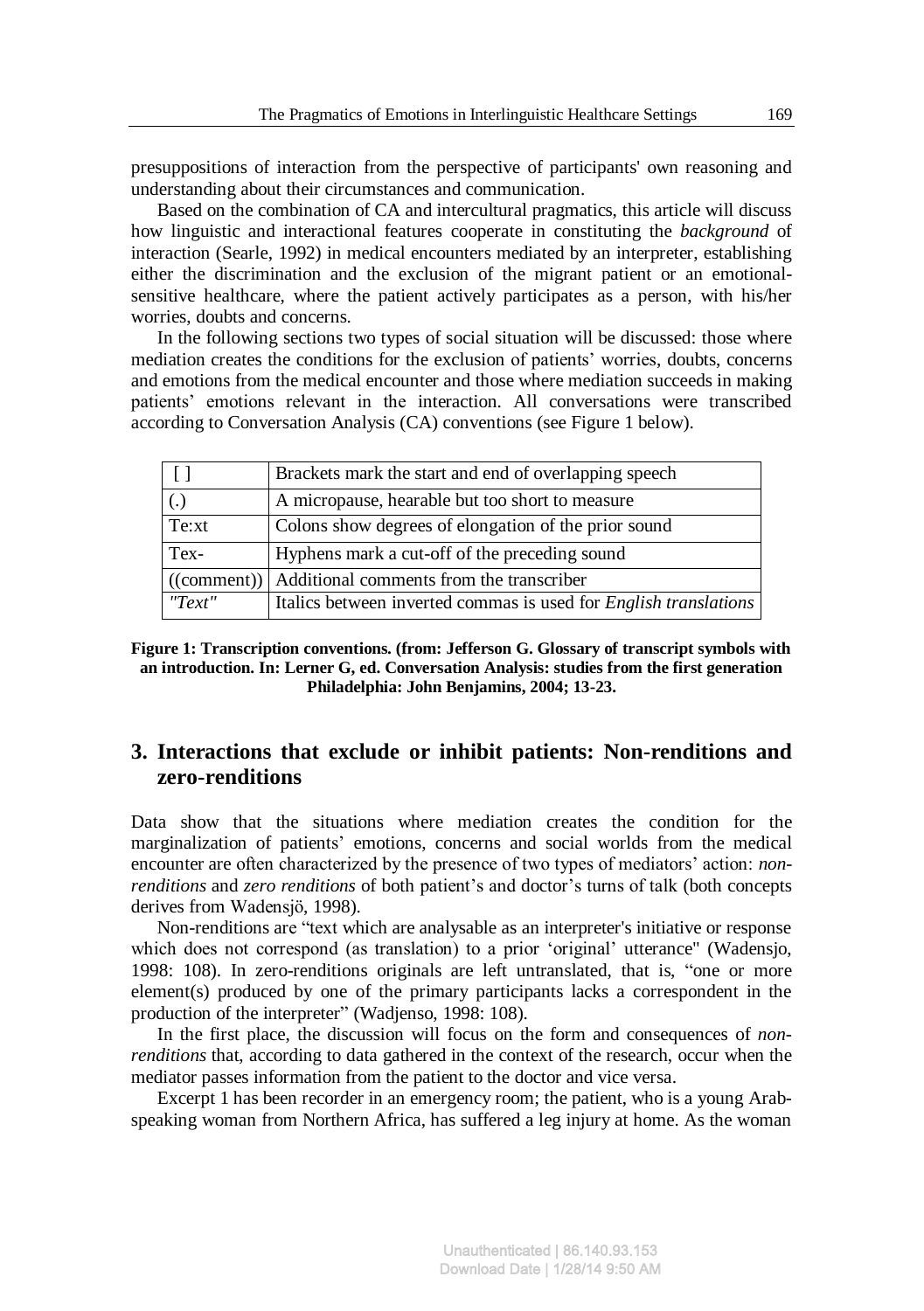shows limited skills in the Italian language, the doctor calls for the mediation service, which is available 24 hours a day, 7 days a week, in that hospital.

The crucial section of the excerpt consist in the dyadic sequence in Arabic, where the patient advances two questions (lines 6 and 8) to find out if the doctor is treating her leg in the office while the mediator, instead of translating the patient's questions, responds directly with non-renditions.

(1)

1D: *Allora signora (.) possiamo provare a dare (.) del*  So madame (.) can try to give (.) of

2 *Fastum gel in pomata (.) che però se lo deve comprare*  Fastum gel of ointment (.) that but it must buy

3 *perché non ce l'abbiamo(.) due volte al giorno* because not it have (.) two times to day "So madam (.) we can try (.) Fastum gel ointment(.) but she has to buy it herself because we don't have it (.) twice a day"

4M: *pomata Fastum gel, lma tshtriha mn alvarmajia* ointment Fastum gel, what buy in pharmacy

5 *fhmtni* she gives "She gives you (.)the ointment you put it (.) buy it at the pharmacy"

6P: *fhl iatiha li?* she give me it? "does she give it to me?"

7M: *msh mojoda andhm hna fhmtni* not here do not she gives "It is not available here she's not giving it to you"

8P: *bdha tatiniha ma?* not want give me? "Doesn't she wants to give it to me?"

9M: *andhmsh, mandhmsh msh mshkl aih. kif lo andhm* that that's not the problem. they it in them

10 *£ biatok hma bnfshm iani (.) msh ghali*  means don't have (.) not really

11 *homfihosh haja ghalia fhmti* need you understand don't give "£ That's not the problem they don't have it (.) really don't have it"

In lines 4-5, the mediator produces a *non-rendition* of the doctor's previous turn *("she gives you the ointment"*), excluding the information that concern the unavailability of the ointment. The *non-rendition* is a cue for the cultural presuppositions of a doctor-centred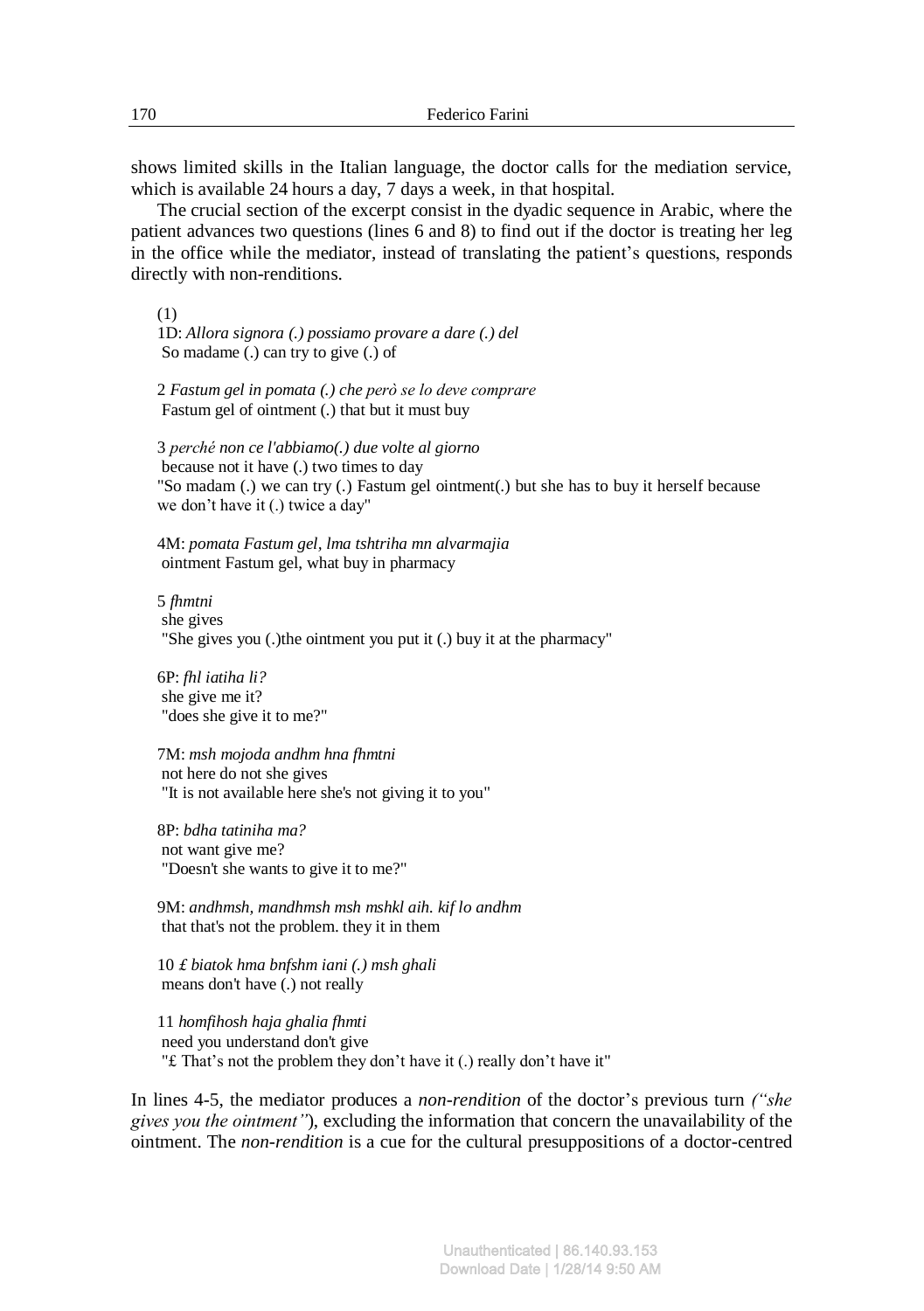culture (Barry *et al*., 2001), where the patient is expected to follow doctor's instructions, while the doctor is not excepted to justify them. The sequential order of actions shows that the *non-rendition* is hindering mutual understanding: in the same turn the patient is told that the doctor is treating her leg with the ointment and that she needs to buy the ointment at the pharmacy; the interaction is entrapped in a paradox, which is a consequence of mediator's use of "*give"* as a substitute for "*prescribe",* so that the patient understands "*gives you*" as "put *the ointment on your leg".*

The patient is not able to give meaning to doctor's action, as they are reported by the mediator's non-renditions. She is not aware that the ointment is not available because the mediator cut out this piece of information in the non-rendition. Without knowing that the ointment is not available, the patient can still expect the doctor to treat her leg in the office. In order to overcome the uncertainty, the patient initiates a repair sequence in line 6: "*Does she give it to me?"*. Instead of translating the question to the doctor, the interpreter completes the repair sequence, responding to the patient with a second nonrendition: "*It is not available here she's not giving it to you*" (line 7). Also that second non-rendition is a cue for the cultural presuppositions of a doctor-centred culture: as the doctor has already said that is not treating the patient at the office, the continuation of the topic prompted by the translation of the patient's question would unnecessary slowdown the encounter.

However, from the patient's perspective, the doctor didn't say anything about the unavailability of the ointment. If one applies the CA method, considering the sequential order of actions positioning herself as a participant in the interaction, what emerges is that the second non-rendition, that conveys the information of the unavailability of the ointment, comes only after a patient's question, whereas the first non-rendition didn't mention that unavailability. The sequential order of the interaction motivates the patient in understanding the second non-rendition as a strategy to deny the fact that the doctor does not want to treat her.

The patient's reiteration of the question (line 8) displays her dissatisfaction: the question has an interrogative-negative format, that CA research connects to questions designed to claim a knowledgeable position for the questioner (Heritage, 2001; Koshik, 2002; Stivers and Makoto 2010), seeking confirmation for information that is already in play.

For the patient, the order of mediator's non-renditions is a cue for the doctor's decision not to treat her leg in the office, a decision which the patient considers as a matter fact; the function of the interrogative-negative question is not to ask for information but to express dissatisfaction. The trajectory of the interaction suggests that such function is understood by the interpreter, who tries to mitigate the patient's dissatisfaction; however, she does so with a third non-rendition, without translating the patient's question to the doctor question but providing a direct response to the patient (lines 9-11).

In excerpt 1, the systematic use of non-renditions is a cue for the cultural presuppositions of a doctor-centred culture, in the first place for a hierarchy of differentiated social roles where the doubts and concerns of the patients are excluded if considered irrelevant for illness treatment. However, doubts about the functionality of a medical communication only concerned with physical symptoms have been raised, as a number of studies suggests that the treatment of emotions is important for the successful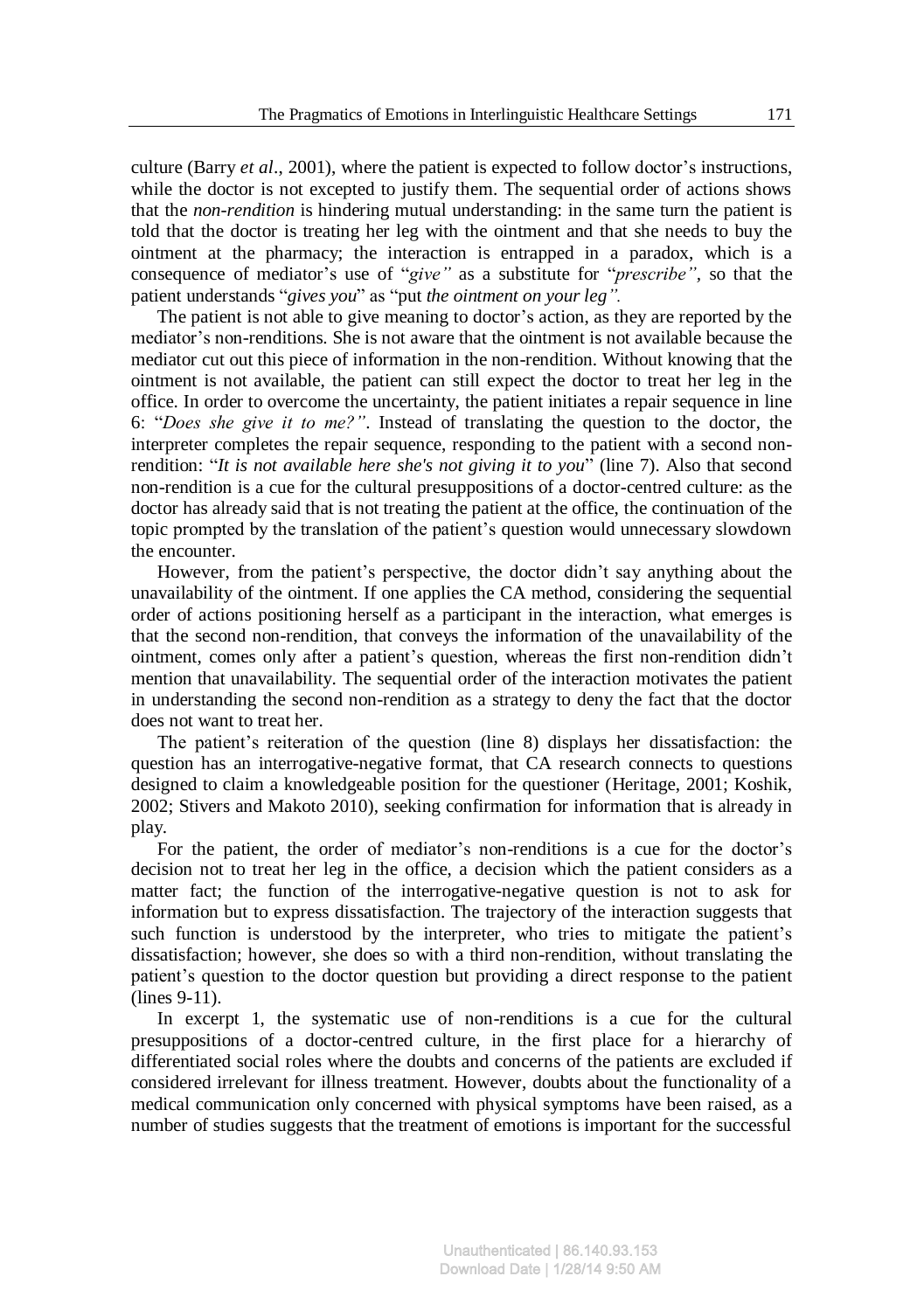outcome of medical treatment and care (Charles *et al.*, 1999; Mead and Bower, 2000; Barry *et al*., 2001; Epstein *et al.*, 2005; Zandbelt *et al.*, 2006), and the doctors' affective involvement in the interaction is of primary importance in helping patients comply with treatment (Stivers, 2002; Kiesler and Auerbach, 2003; Mangione-Smith *et al*., 2003; Heritage and Maynard, 2005; Robinson and Heritage, 2005). We can imagine the attitude of the patient towards medical prescriptions if she believes that the doctor is not interested in her health.

In excerpt 2 a dyadic sequence involving the interpreter and the patient is prompted by a non-rendition that offers a summarized translation of doctor's contributions.

The patient is a Chinese man in his fifties, who has been living in Italy for the last two years, without developing adequate skills in the Italian language. The patient has been diagnosed with high blood pressure and put under medical control. The excerpt is taken from a programmed examination, with the presence of the mediator.

(2) 1D: *martedì è sette, vero?* Tuesday is seven, true? "next tuesday, is it the seventh, right?"

2M: *mmh, mmh*

3D: *allora gli dici di portare pazienza perché*  so to her tell f bring patience because

4 *per le prime due settimane ci vedremo spesso* for the first two weeks us see often "now tell him to be patient because in the first two weeks we'll meet very often"

5M: *ok, però l' orecchio*  ok, but the ear - "ok, but his ear -"

6D: *no, no, no. adesso ci occupiamo dell' orecchio,* no, no,no. now we work of the ear

7 intanto digli che deve portare pazienza. for now tell him that must bring patience. "no, no, no. now we'll take care of his ear, for the moment, tell him that he has to be patient"

8M: *ok (.)nǐ zhèigè yuè jǐnliàng duō,* as much as possible this month

9 *xià gè xīngqī èr, Qī hào, Xiàwǔ liǎng* next Tuesday, the 7th, at 2:30

10 *diǎn bàn lái zhèli,* in the afternoon and come here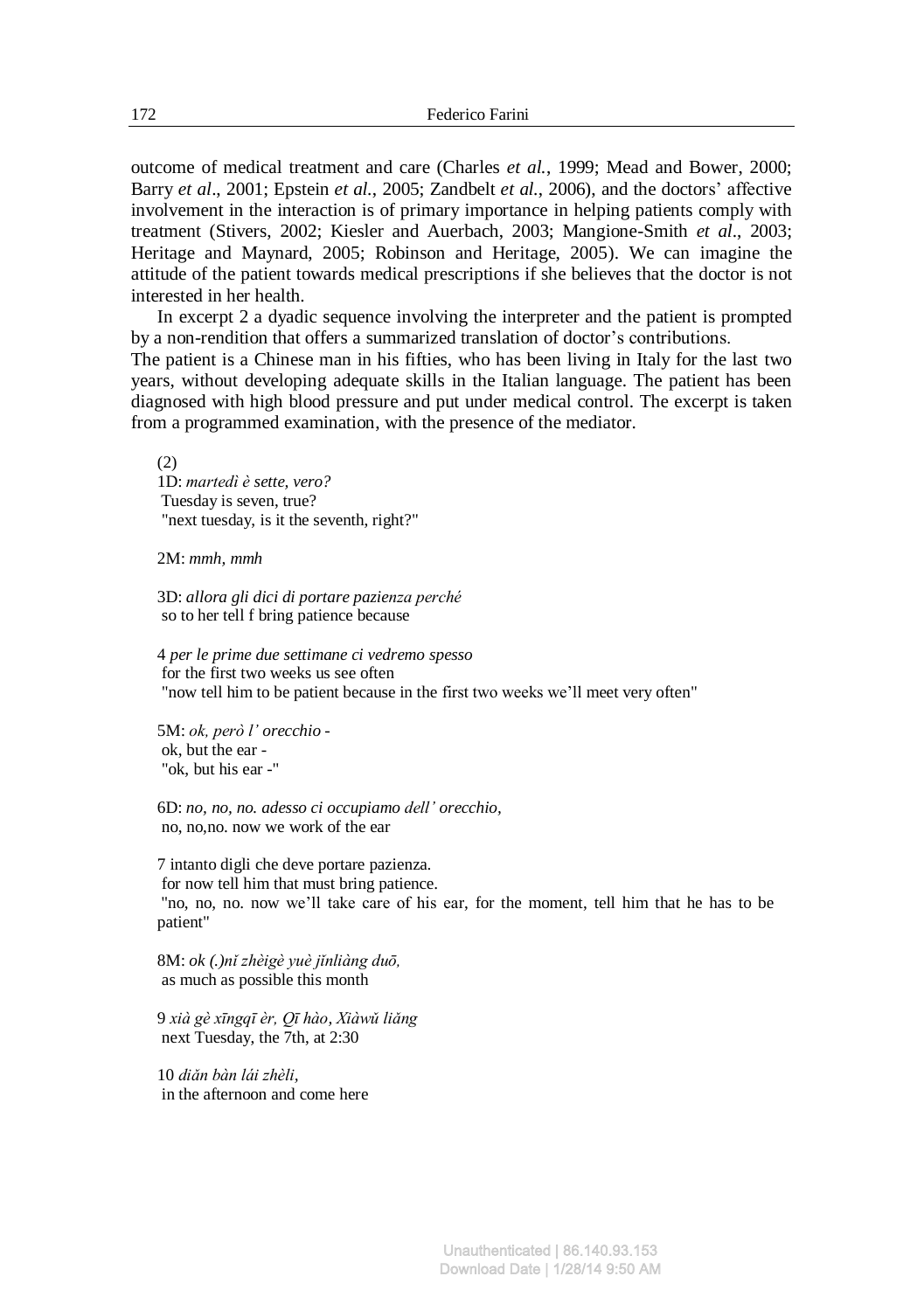11 *wǒmen zài gěi nǐ zuò xuèyā jiǎnchá* we give you to do blood pressure check

12 *xīnzàng jiǎnchá* heart check

13 *chī zhège yào, zhōngyào bùyào chī le.* eat this medicine, traditional Chinese medicine must not eat. "This I recommend you, next Tuesday, the  $7<sup>th</sup>$ , at 2:30 you come here so that we check your blood pressure, your heart. And take this medicine, don't take the Chinese medicine any longer"

14P: *a:h zhōngyào bùyào chī le?* a:h traditional chinese medicine, must not eat? "ah, I don't have to take chinese medicine?"

15M: *zhōngyào yīgài bùyào chī le,* traditional Chinese medicine must not eat

16 *bùyào wàng le, dào Yìdàlì lái bùyào chī le,* must not to forget, to Italy to come must not eat

17 *tīngdǒng le méiyǒu?* to understand not to have? "No, remember this, you have come to Italy so you do not have to take those medicines more, do you understand?"

18P:*zhōngyào bù lún zhī liàn,* traditional Chinese medicine not good,

19 *bù néng chī?* not to eat? "the Chinese medicine, is it not good so I can't take it?"

20M: bù *néng chīde, ok? qīngchu le? hái yǒu méiyǒu*  can't eat, ok? to understand? still to have or

21 *bù qīngchu de?* not to have unclear? "You can't, ok? Is it clear? Is it clear now or is it still unclear?"

22P: *zhè yào gěi W ǒba. zhège yào.* this medicine they give me. this medicine. "they have given me this medicine"

23M: *zhège yào bù yào chīde*, *ok?*  this medicine not to eat it, ok? "You do not have to take this medicine okay?"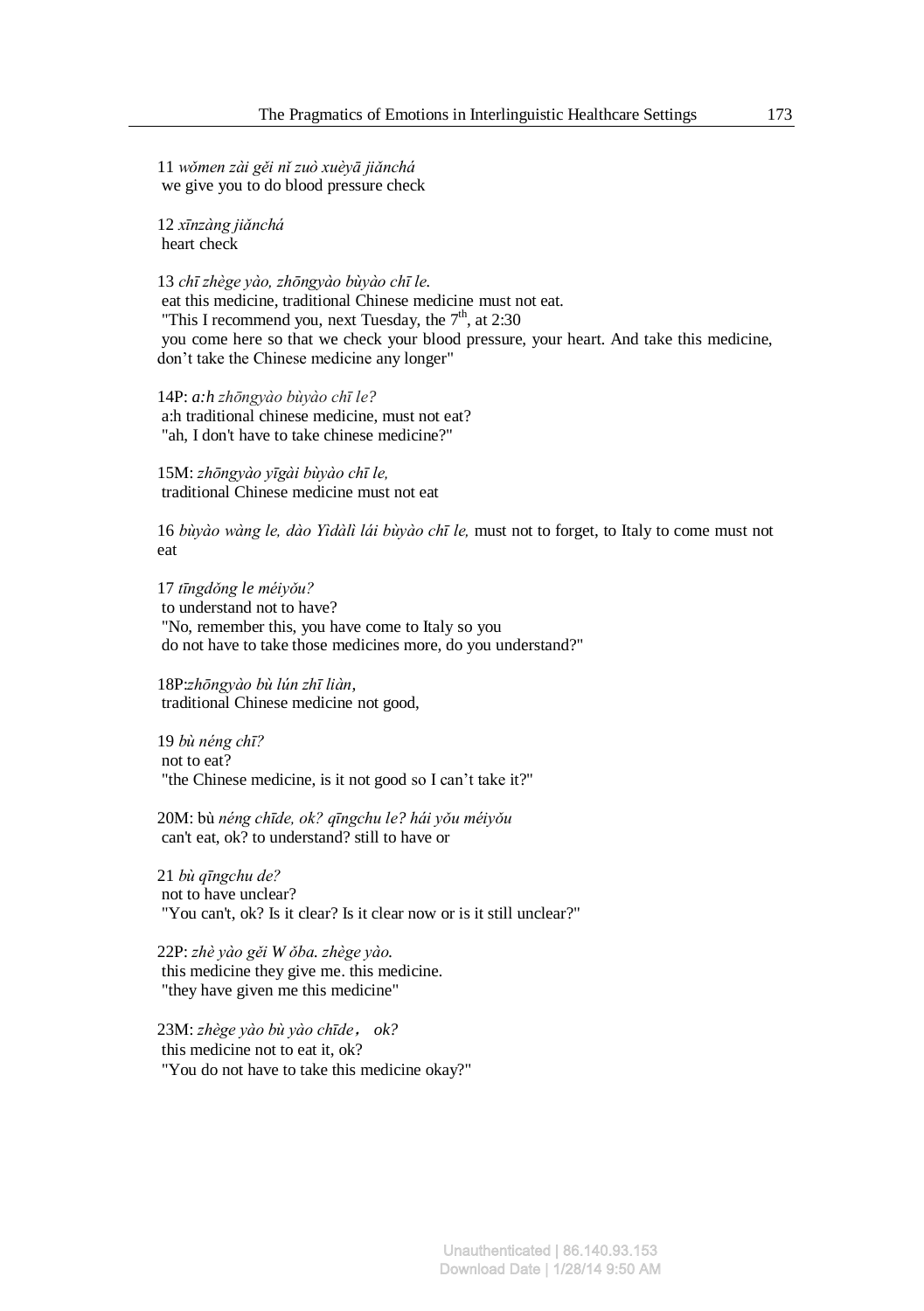24 ((to D in Italian)) *allora sto cercando di* ((to D in Italian)) so I am trying of ((to D in Italian)) "so I'm trying to"

25P: *bù shì yào zuò xuèyā dema?* not to be medicine to do blood pressure?

26 *bù yòng chī yào piàn?*

need not to take medicine sheet? "aren't those medicines right for my blood pressure? Shouldn't I take the medicine sheet ((of the Chinese medicine))?"

27M: *bù yòng chī yào piàn* need not to take medicine sheet "no, I don't have to take it"

A dyadic sequence in Italian language between the doctor and the mediator (lines 1-7) is followed by a dyadic sequence in Chinese language involving the mediator and the patient (lines 8-13), which is prompted by a mediator's non-rendition.

In the non-rendition, the mediator adds a recommendation, to avoid traditional Chinese medicine, which was included in the doctor's contribution. By producing the non-rendition the mediator is performing the role of representative of the medical system, making relevant the distinction between scientific medicine and tradition, nonscientific, potentially harming medicine.

In turn 14, the patient responds to the recommendation with a question *("ah, I don't have to take chinese medicine?"*) where the initial token *"ah"*, indicates of a change of state his understanding (Heritage, 1984), that is, that the recommendation to avoid traditional medicine makes a difference for the patient. The rest of the dyadic sequence provides negotiation of understanding of such change of state.

Two points need to be noticed. The first point is that mediator's confirmation of the referent of the change of state, that Chinese medicine must be avoided (lines 15-17) is not immediately accepted by the patient (lines 18-19), who insist on the possibility of reestablishing the validity of Chinese medicine (lines 22 and 25-26), while the mediator insists on the need to abandon it (lines 20-21, 23 and 27). The second point concerns the tension between what the development of the dyadic sequence in Chinese language and the inclusion of the third participant, the doctor, in the interaction. For instance, the mediator attempts to involve the doctor in the interaction (line 24), but is immediately re-engaged in the conversation with the patient by the lacking of patient's alignment to the recommendation to give up Chinese medicine.

In the course of the excerpt the patient makes four attempts to defend the use of traditional Chinese medicine; what is of the greatest importance for an analysis of the functions of mediation is that none of these attempts is translated to the doctor, because the mediator systematically drops the translation producing *zero renditions*. Instead of translating for the doctor, the mediator respond directly to the patient. Throughout the course of the interaction, mediator's zero renditions are cues for the presuppositions of a culture centred on the primacy of the expectations and the values of scientific medicine which are observed in opposition to traditional medicine, with the latter considered as a potential risk for the treatment, that must be abandoned.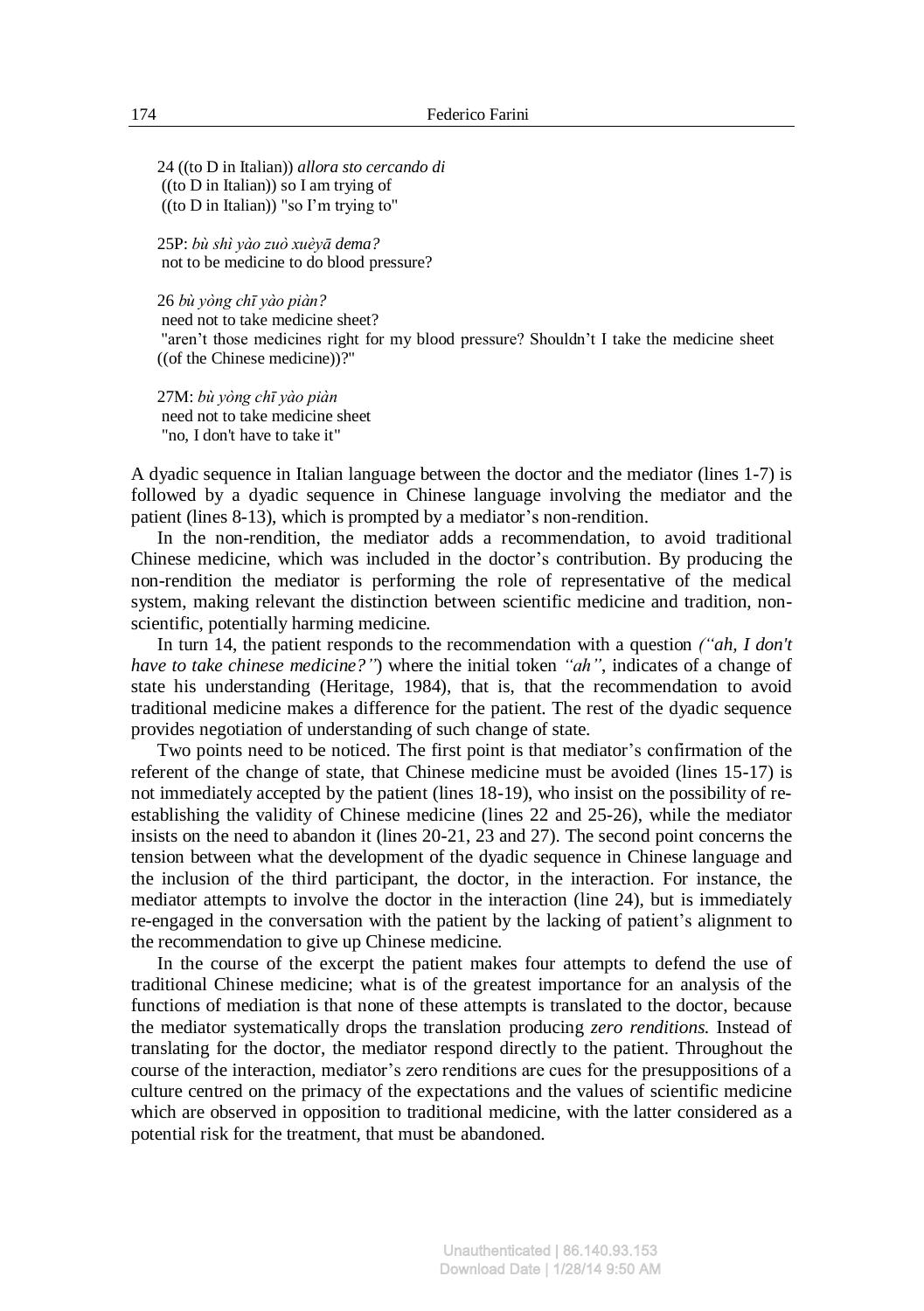By producing zero renditions, the mediator accesses the role of representative of the institution, substituting the doctor. It is the mediator, not the doctor, who manages the patient's reluctance to abandon Chinese medicine. Mediator's zero renditions are cues foregrounding: 1) trust in the western medicine, 2) distrust in traditional medicine, 3) expectations of the patient's resistance, that is, a set of cultural presuppositions feeding the idea of an unavoidable cultural conflict. In the context of the ongoing interaction, from the perspective of the mediator, who is concerned with the functionality of the medical encounter, that conflict must be solved in the shortest time, without involving the doctor, as it would be an unnecessary waste of the expert's time.

In all types of interactions, including mediated interactions, the participation framework is necessarily co-authored through interactional moves and activities between principal speakers and the mediator. In excerpt 2, the mediator doesn't cooperate in making patient's participation relevant in the medical encounter; her zero renditions prevent patient's concerns and social world, that includes the use of traditional Chinese medicine to treat blood pressure, to become relevant in the medical encounter.

By producing zero-renditions, the mediator substitutes the doctor in evaluating the relevance of patient's contributions, as the contributions that don't have corresponding translations are thus excluded from the medical encounter.

It is true that in excerpt 2, as in other excerpts, mediator's zero renditions make the medical encounter proceed faster, thus apparently supporting the functionality of the system. However, we may ask what kind of system's functionality is supported by those actions. Research by Leanza et al. (2010) and Schouten et al. (2007) confirm the efficacy of this type of mediators' action in keeping the interaction coherent, for instance, censoring a part of the medical discourse that might not be comprehensible or manageable by the patient, or a part of the patient's discourse which might be irrelevant to healthcare treatment. But the same research show that these types of mediator's action hinder the trust building process between patient and healthcare provider. Creating more distance between the principal participants, zero- and non-renditions pose risks to the therapeutic process and, paradoxically, compromise the same values (e.g., selfdeterminism and informed decision-making) of the Western medical system (Hsieh, 2010).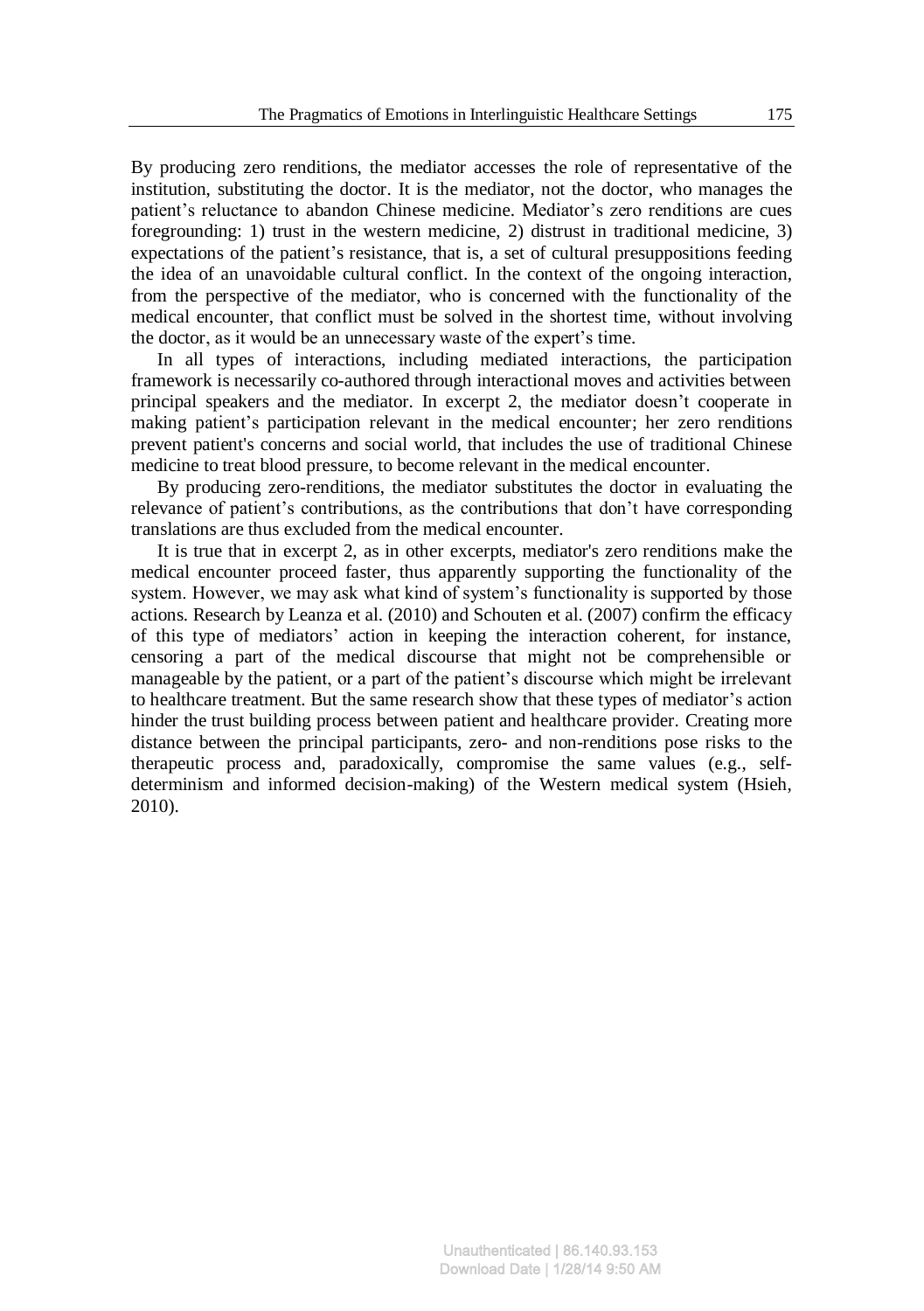# **4. Interactions that promote an emotional-sensitive healthcare: formulations**

#### **4.1 Informative formulations**

Data show that mediator's actions could also promote the development of an emotionalsensitive healthcare, where the patient participates actively, expressing his/her worries, concerns and social worlds. The analysis of the structure of the interactions where mediation succeeds in promoting patients' participation shows that patients' emotions are made relevant in the medical encounter through a movement between dyadic interactions (patient-mediator) and triadic interactions (patient-mediator-doctor).

Dyadic interaction is the context where the mediators may express interest and involvement in patients' contributions, including the expression of emotions and concerns. Most of the actions used to promote patients' emotional expression can be included under the CA category of *backchannelling* (Schiffrin, 1999). Backchannelling refers to the existence of two channels of conversation operating simultaneously: the channel of the speaker who directs primary speech flow and the backchannel of the listener which functions to define the listener's comprehension or interest.

In the conversation analyzed, some elements of backchannel are cues for the cultural presuppositions of a patient-centred culture that values the importance of patient's participation, also with regard to the expression of emotions. In dyadic sequences, trhe mediators promote patients' expression of emotions through backchannel elements such as *acknowledgment tokens* expressing that the stated information has been received (e.g. yeah, OK), *continuers* (e.g. hmmm, ah-ha) maintaining the flow of conversation and supporting the current speaker in continuing his turn and *echoing*, providing feedback that attention is paid to what is being uttered.

Data show that most of the dyadic sequences are generated when, instead of translating a contribution, the mediator respond to the patient with backchannelling, producing acknowledgment tokens, continuers, echoing (but also more substantive backchannel as requests for clarification or direct replies). By responding with backchannel elements mediators align to patients' expression of worries or doubts, embarrassment or want for reassurance as *responders* (Wadensjö, 1998), that is, as listeners who are responsible for responding to patients' contribution, going beyond the role of reporters of patients' contribution to the doctors. It is only by accessing the role of responder that the mediators have the opportunity to check and echo the patients' perceptions and emotions, providing positive feedback and expressing personal concern for them.

When the mediator performs the role of responder, the translation activity is suspended; a rendition of the whole dyadic sequence is then provided in summarized form, moving the interaction towards a *triadic* format where all participants, patient, mediator and doctor, are involved.

In the conversations analyzed, *formulations* are the main conversational resource used by mediators to involve doctors in the interaction. According to CA definition, formulations are turns of talk used to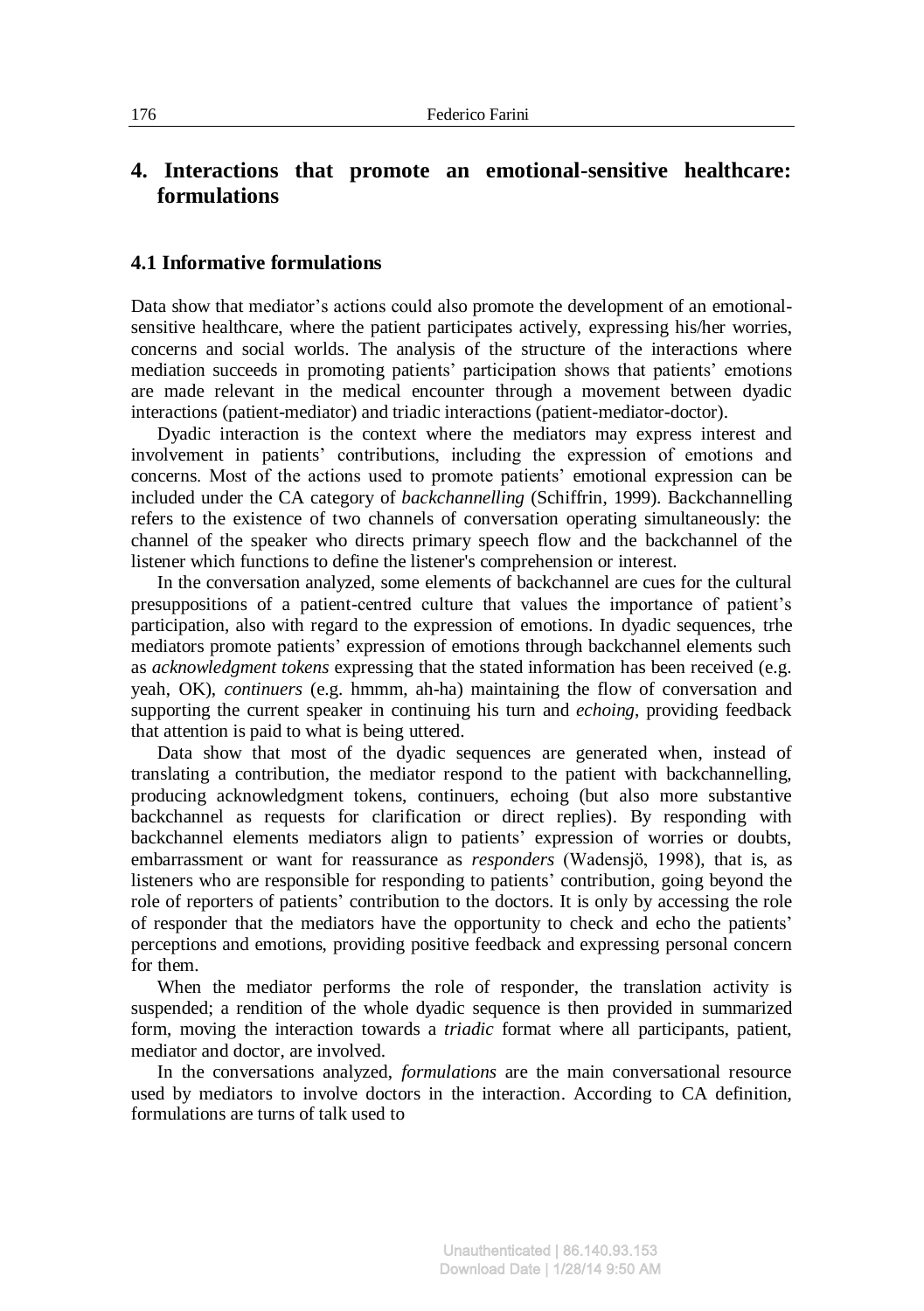*advance the prior report by finding a point in the prior utterance and thus shifting its focus, redeveloping its gist, making something explicit that was previously implicit in the prior utterance, or by making inferences about its presuppositions or implications"* (Heritage, 1985: 104)

Mediators' *formulations* follow patient-mediator dyadic sequences, with adaptations to accommodate the doctor. With *formulations,* mediators build, expand and recreate the meanings of prior dyadic sequences according to presuppositions and orientations for which they are responsible. *Formulations* are not word-for-word interpretations of contributions in prior dyadic sequences, but rely on mediator's discursive initiative and willingness to create a common ground between patients and doctors. Specifically, *formulations* are conversational resources available to the mediator in order to a) provide an interpretation which highlights content from prior sequences; b) make what is thought to be implicit or unclear, in prior turns of talk, explicit; c) propose inferences about presuppositions or implications of the participants' contributions (Baraldi & Gavioli, 2008). Data allows to make a distinction between two types of formulations, informational formulations and affective formulations. *Formulations* are *informational* when they elicit explanations from doctors, which patients are somehow inhibited from requesting and *affective* when they bring patients' emotions, doubts and concerns into the conversation.

Excerpt 3 includes *informational formulations*. The examination of a pregnant woman in her twenties, who is carrying her first pregnancy, shows that the foetus is not yet in the appropriate position.

(Excerpt 3) 1D: *£Ma dai che si gira!* £come on, that himself turn! "come on, he will turn by himself!"

2M: *thrki otmshi oan shaa allh* move and walk and willing God "Move, take walks and with the God's will"

3P: *oan thrkt omshit*and if move and I walk- "So, if I move and take walks-"

4M: *bisaad* help "that would help"

5M: *dicevamo c'è qualche cosa particolare che (.)* we said is there something particular that (.)

6 *aiuta a girare? camminare (.) fare delle–* helps to turn? walk (.) do some- "Is there something that helps to turn (.) walking (.) do some-"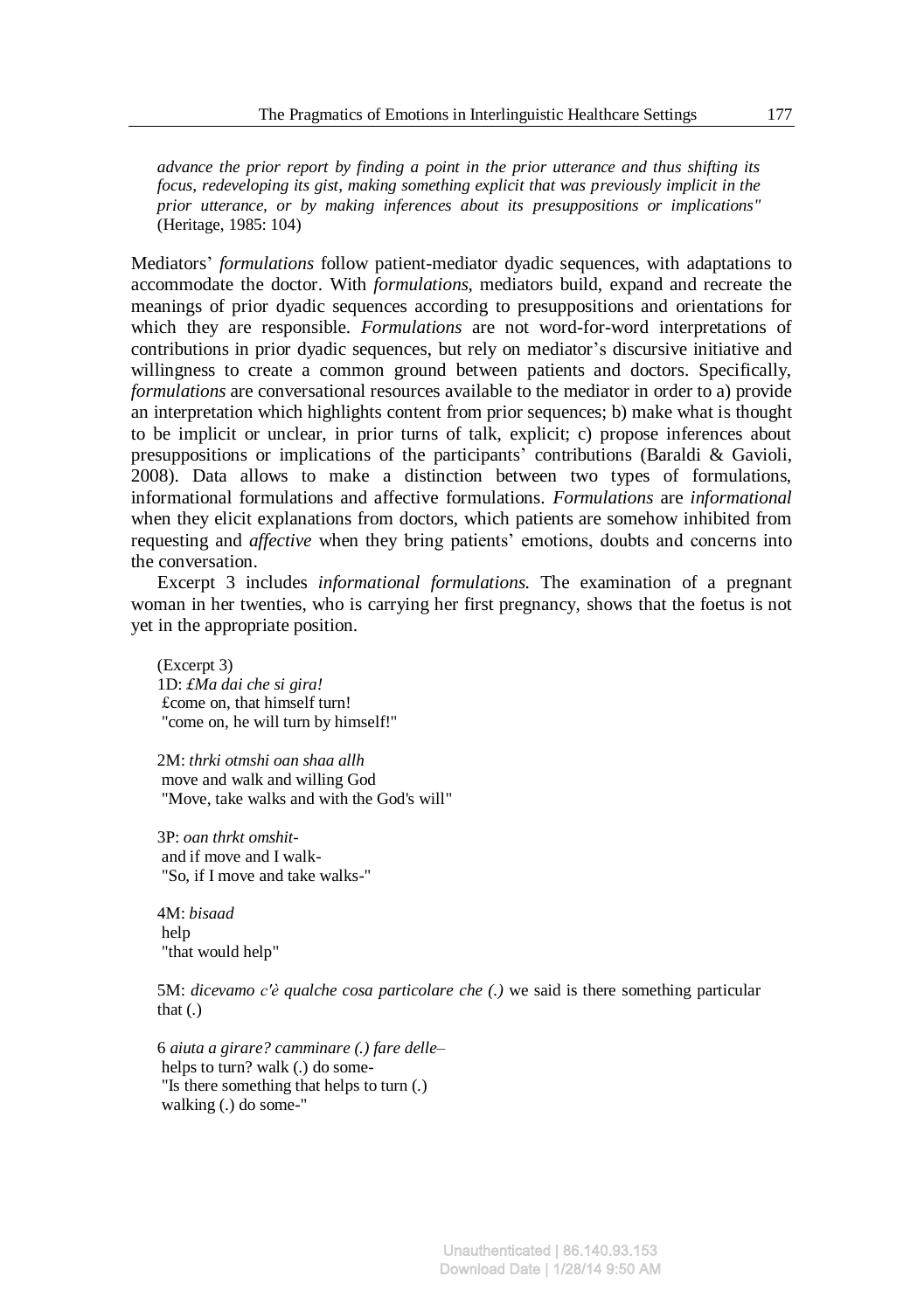7D: *no* no

8M: *della ginnastica particolare (.) delle cose?* some exercise particular (.) something? "exercises of some kind, whatever?"

9D: *no (.) si gira da solo* no (.) himself turns by alone "no, he will turn by himself"

10M: *btqlk hai shghla ma fina nqol ank tamli (.)* Says here can we no say it is useful(.)

11 *otmshi ao tthrki ao tlabi riadha hai tbiai* walk or exercise or play sport in much

12 *hoa mn raso bdo idor bdor*  there is natural turn will turn "He says that in this case we cannot say it is useful (.) walking or exercising or making specific movements, it will happen spontaneously, he will turn by himself"

In line 1, the doctor reassures the patient about the foetus' position; the mediator's action in line 2 is a non-rendition, including a reference to physical exercise that was not included in doctor's quite generic reassurance. The mediator performs the role of medical expert first by producing the non-rendition, then by confirming her suggestion (line 4) in response to patient's echoing (line 3) that advanced a request for clarification.

The mediator involves the doctor in lines 5-6 through an informational formulation. If one focuses on their position in the sequential order of interaction, formulations are non-renditions; for instance, the informative formulation in lines 5-6 is a non-rendition as it advances a request to the doctor that was not included in the dyadic sequence, eliciting her opinion on the usefulness of physical exercise. After doctor's response in turn 9, the mediator produces an informational formulation to pass to the patient the gist of the previous dyadic sequence in Italian language, which object is obscure for the patient, as the dyadic sequences has been prompted by a mediator's initiative (line 10- 12). The informational formulation adds some contents to doctor's generic and uninformative contribution. Those contents, without being relevant in strict medical terms, aim at offering a more effective psychological support to the patients.

Non-renditions (including formulations) may either exclude, as in excerpts 1-2, or give relevance to patients' personal expressions, as in excerpt 3. In the latter case, nonrenditions are cues for the cultural presuppositions of a patient-centred culture, where patients' emotional status and the treatment of their concerns are considered as important.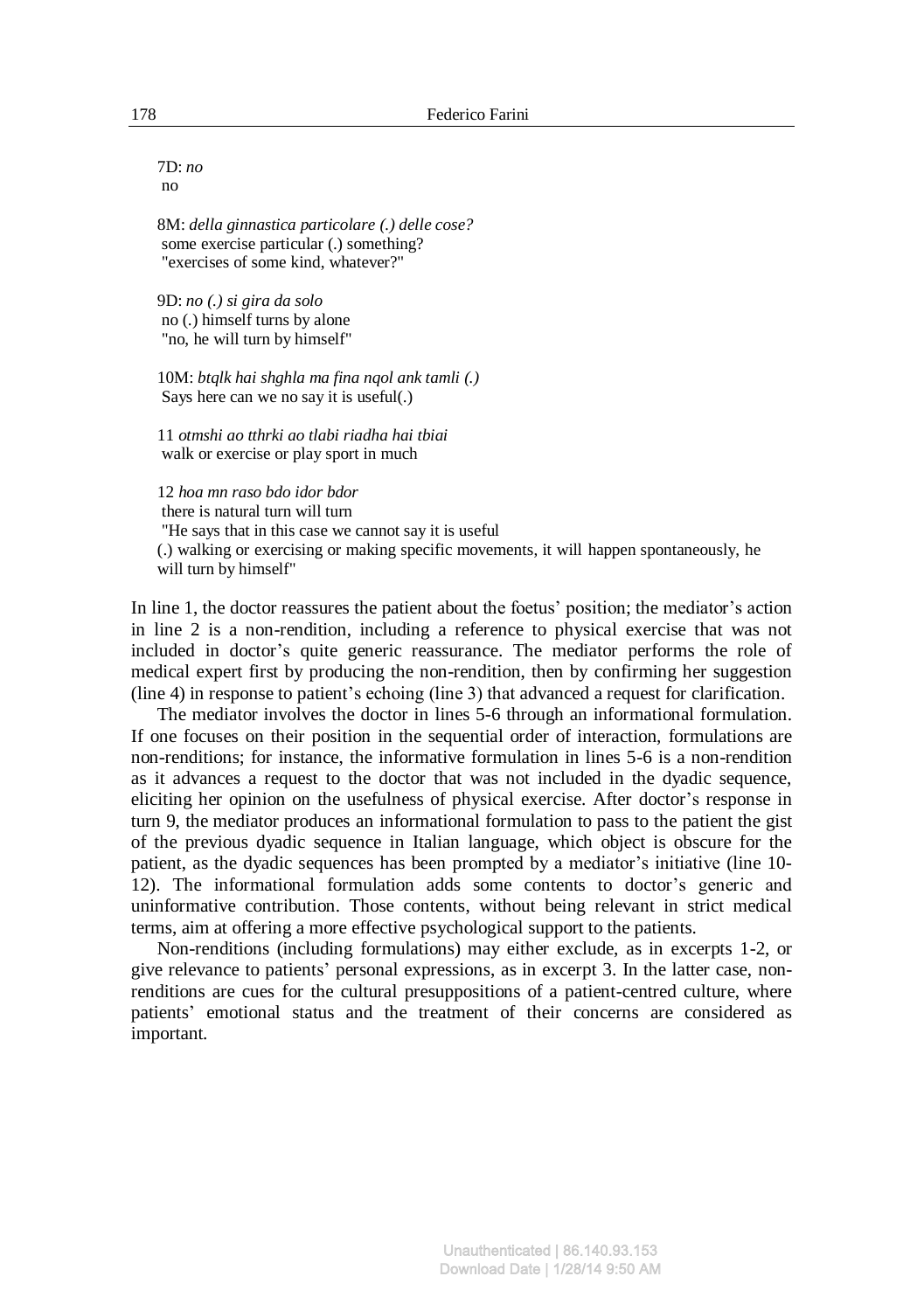#### **4.2 Affective formulations**

*Affective formulations* may be understood as discursive initiatives undertaken by the mediator to give voice to patients' emotions which, in most cases, manifest themselves implicitly. Patients rarely talk about their emotions directly and without prompting; instead, they provide clues about their feelings, thus providing health professionals and mediators with *potential emphatic opportunities* (Beach and Dixson, 2001: 39).

Affective formulations focus on the emotional gist of patients' contributions, giving the doctor the chance to share and get involved in the affective dimension of the interaction. In this way, doctors are made aware of patients' concerns, and patients assume an identity that goes beyond the generic social role of being sick.

In excerpt 4, the patient, who is a pregnant woman from the Middle East, complains about a pain in her belly that has forced her to go to the emergency room (line 1). Because of her limited skills in the Italian language, the doctor requests the help of a mediator.

(4) 1P: *rhuti almasha (.) ((Arabic untranscribable))* emergency went to (.) ((I had pain in my belly)) "I went to the emergency room (.)((I had pain in my belly))"

2M: *ehm dolori forti crampi (.)* ehm pains strong cramps (.) "ehm, she had a lot of pain with cramps"

3 *((to P)) igiaki iluagiaa?* ((to P))contractions did you have? "((to P)) did you have contractions?"

4P: *mhm uagiaa* "mhm yes"

5M: *mmh mmh ((to D)) è andata al pronto soccorso* mmh mmh ((to D)) is gone to the emergency room

6 *perché ha avuto del dolore–* because has had some pain- "Mmh mmh ((to D))she went to the emergency room because she had pain-"

7D: *ah un' altra volta?* ah one other time? "ah, again?"

8M: *sì* "yes"

9D: *((to P)) ti volevo chiedere (.)* ((to P)) to you wanted ask (.)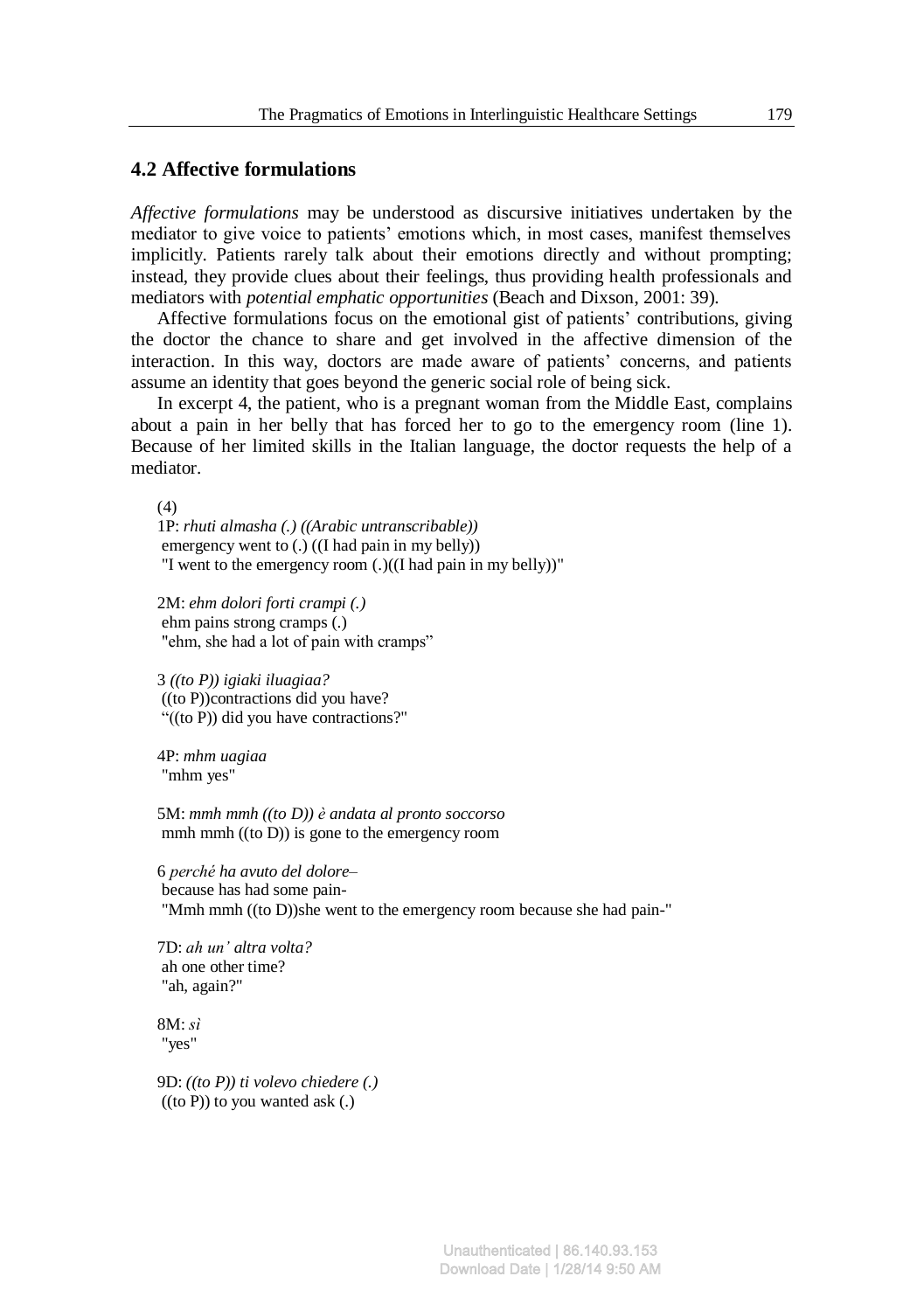10 *come mai hai la faccia così sofferente?* why have the face so suffering? "((to P)) I wanted to ask you (.) why you look so suffering?"

11M:*lesh uigihik hek tabaan bain aleki* why face your tired is much "why is your face so tired?"

12P:*((Arabic untranscribable))* ((Partly for this pain))

13M: *fi hagia muaiana mdaiktk* is there something wrong

14 *uiani mdaiik blbit mushkila?* in your house that you worries? "Is there anything wrong that worries you at home?"

15P: lha (.) [khaifa No (.) [frightened "No (.) [I'm frightened"

16D: *[no mi sembra a me che abbia* [no to me seems to me that has

17 *la faccia sofferente* the face suffering "[No it seems to me that she has a suffering face"

18M: *hh un po' spaventata perché diciamo per*  hh a bit frightened because we say for

19 *la pancia* the belly "hh a bit frightened because let's sayfor her belly"

20D: *e:h ma è bellissima la tua pancia!* e:h but is beautiful the your belly! "e:h but your belly, it's beautiful!"

21M: *btul shitabii btiilik ma tilaii* all normal everyting you is fine "she tells you that everything is normal, everything is fine"

After patient's complains in line 1, the mediator first translate this turn (line 2), then produces a non-rendition to ask the patient about the type of pain she complains about *("did you have contractions?"*, line 3). The first component of line 5, "*mmh mmh"*, is an acknowledgment token, expressing that the information has been received and understood. Both actions, the question in turn 3 and the acknowledgment tolen in line 5, are non-renditions in the context of a dyadic sequence, which is transformed in a triadic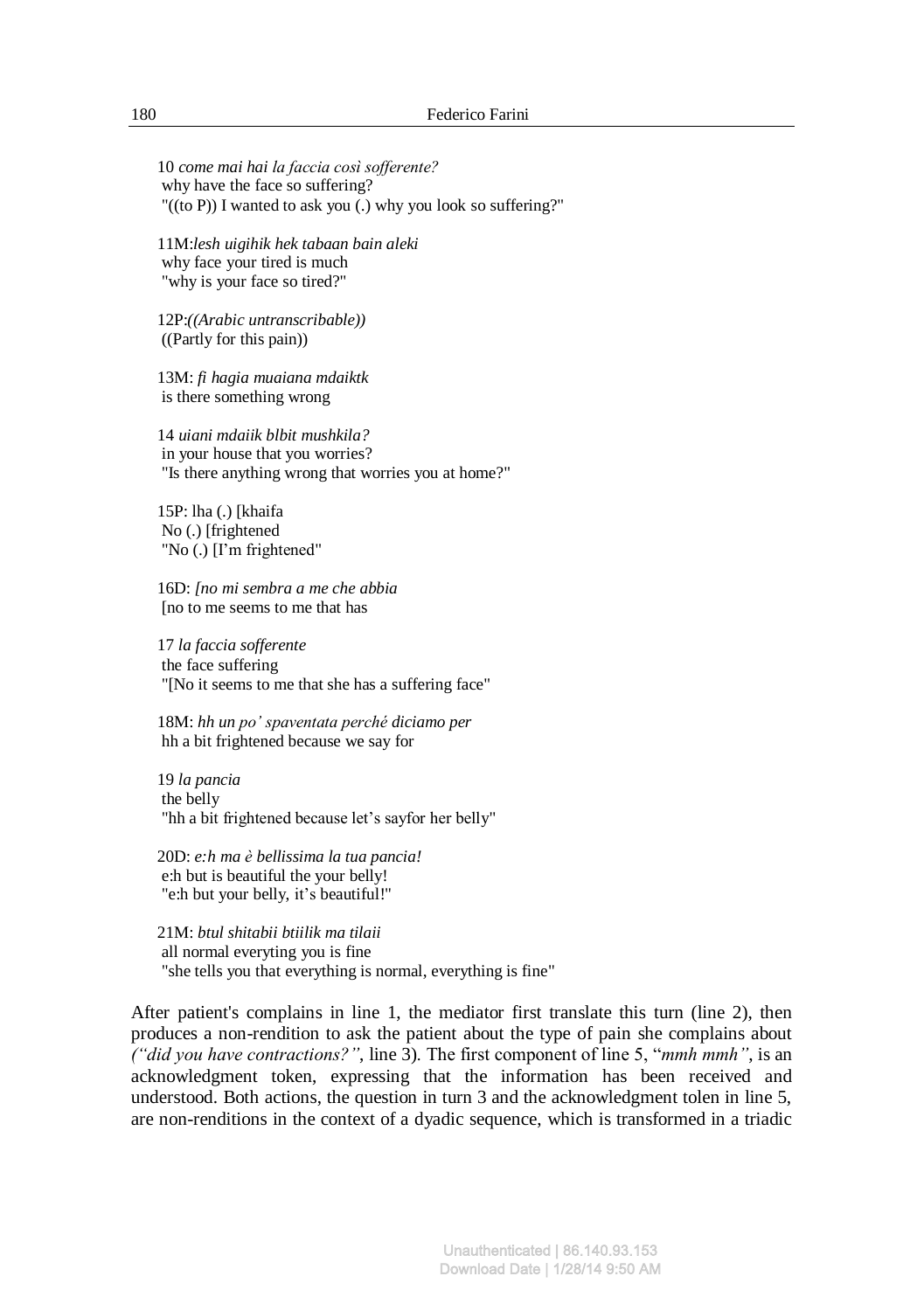sequence involving the doctor in line 5-6, with a translation of the patient's complaint that is acknowledged by the doctor with a news-receipt (*"ah again?"*, line 7).

In lines 9-10, the doctor expresses concern for the patient (*"why you look so suffering?"*). This is followed by a dyadic sequence involving the mediator and the patient (lines 11-15), where the mediator first translates the doctor's question, albeit mitigating the original term "suffering" in "tired", then affiliates to the patient's expression of fear, checking her motives and consolidating affective expectations. Mediator's questions in the dyadic sequence are cues for the cultural presuppositions of a patient-centred culture, where patient's emotions and concerns are treated as relevant in the interaction.

The doctor interrupts the dyadic sequence to rebate her concerns, calling for the mediator's attention, in the spirit of a medicine sensitive to the emotional status of the patient (line 16-17). In the following turn, the mediator formulates her own understanding of the patient's concern, through a non-rendition which also introduces a projection of affective reassurance (*"a bit frightened because, let's say for her belly"*, lines 18-19). The doctor affiliates with the mediator's initiative, providing an indirect reassurance (line 20) then, finally, the mediator translates the doctor's reassurance and provides support to the patient's emotional status (line 21).

In excerpt 5, the patient, who is a woman in her thirties from Northern Africa, reports a delay in her menstrual period in the course of a programmed gynaecological examination, but mitigates the relevance of this information by assuming she will get her period within the following few days.

(5) 1M: *bandma kan aakhr dora shhria lk?* when was your last period? "when you have your period for the last time?"

2P: *jtni tlatash mn shhr ashra* was thirteen in month ten "It was the thirteen of october"

3M: *tlatash ashra?* Thirteen ten? "Thirteen of october?"

4P: *ai* "yes"

5M: *l' ultima mestruazione è il tredici ottobre* "the latest menstruation is the thirteen october"

6D: *mmh* mmh

7M: *ora siamo al tredici novembre* now we are to thirteen november "now it's the thirteen of november"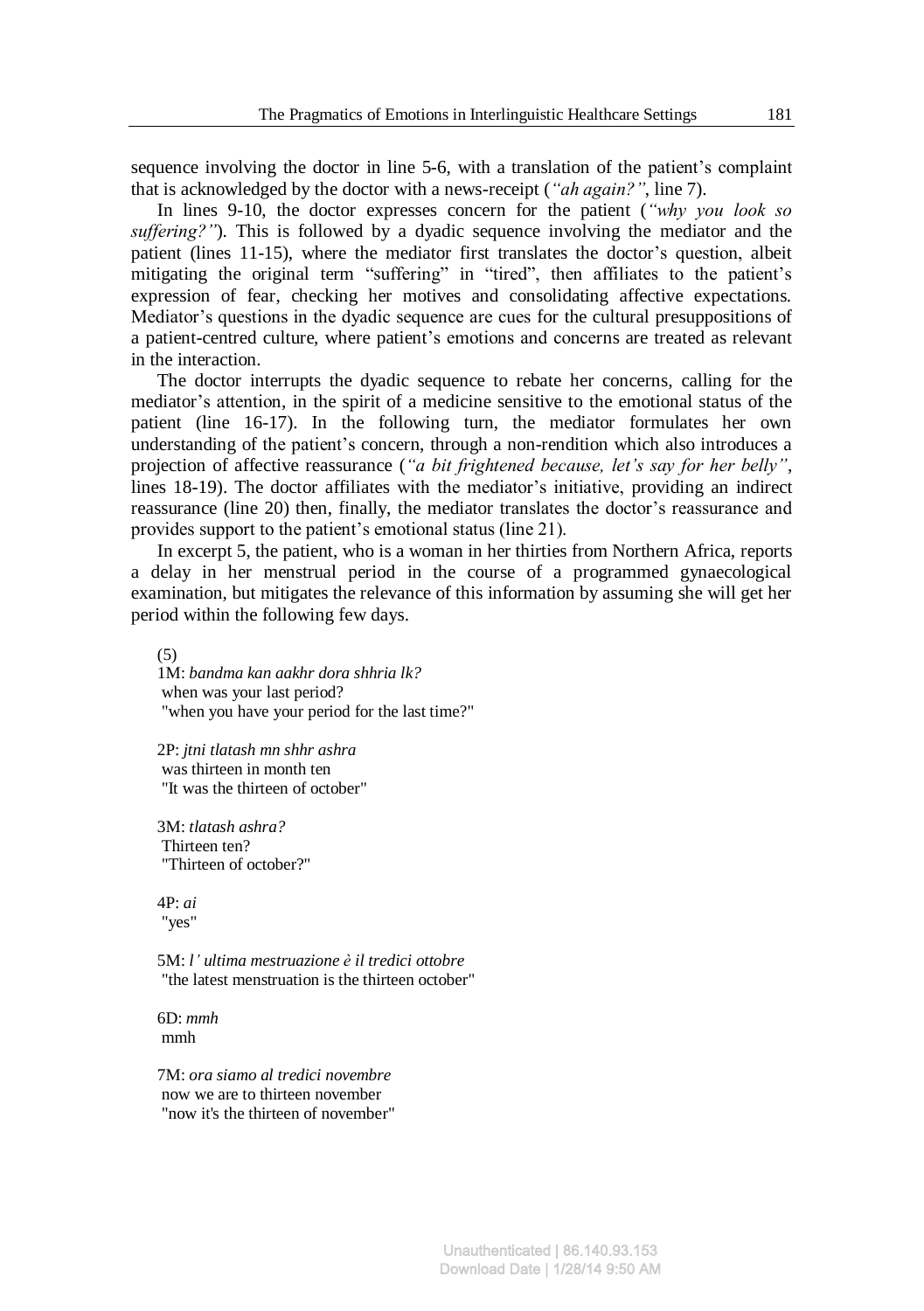8P: *kant thbt ali kl shhr nisha (.)* arrive here each month exact (.)

9 *aldma hbt sar shhr lliom* blood not felt month today "It comes each month exactly (.) now it's a month today that it's not"

10M: *mhm* "mmh"

11P: *astna tlat aiam oala arba aiam aiati rbma* wait three days or four days, comes maybe "I will wait three or four days,may it will come"

12M: *((to D)) ah (.) può darsi che tra quattro o cinque*  $((to D))$  ah  $(.)$  can be that in four or five

13 *giorni al massimo (.) arriva (.) però (.) lei è un*  days at most (.) comes (.) but (.) she is a

14 *po' preoccupata* bit worried "£Ah (.) maybe in four or five days at latest (.) it will come (.) however (.) she's a bit worried£"

In excerpt 5, the mediator uses *affective formulations* to brings patient's emotions to the fore , making them a topic in the medical encounter. The mediator's formulation, in line 13-14, ("but she's a bit worried") is affective because, while making current symptoms available to the doctor, highlights the patient's emotional situation which could otherwise have gone unnoticed in prior turns. The mediator's formulation of affective understanding involves the doctor in the affective exchange and promotes a shift from a dyadic to a triadic interaction.

The *affective formulation* offers the doctor the opportunity to tune in to the emotional status of the patient, reassuring her as needed. *Affective formulations* are inclusive because, while highlighting the emotions of the patient, they involve the doctor in the development of affective relations. By producing the *affective formulation*, the mediator develops and emphasizes an implicit emotional expression as a basis for subsequent interaction.

*Affective formulations* reveal the mediators not as a neutral conduits, but as active participants, who provide a way to include patients' implicit, difficult, and embarrassed emotional expressions in the triadic sequence, to be treated in a patient-centred interaction involving the doctor (Farini & Barbieri, 2009).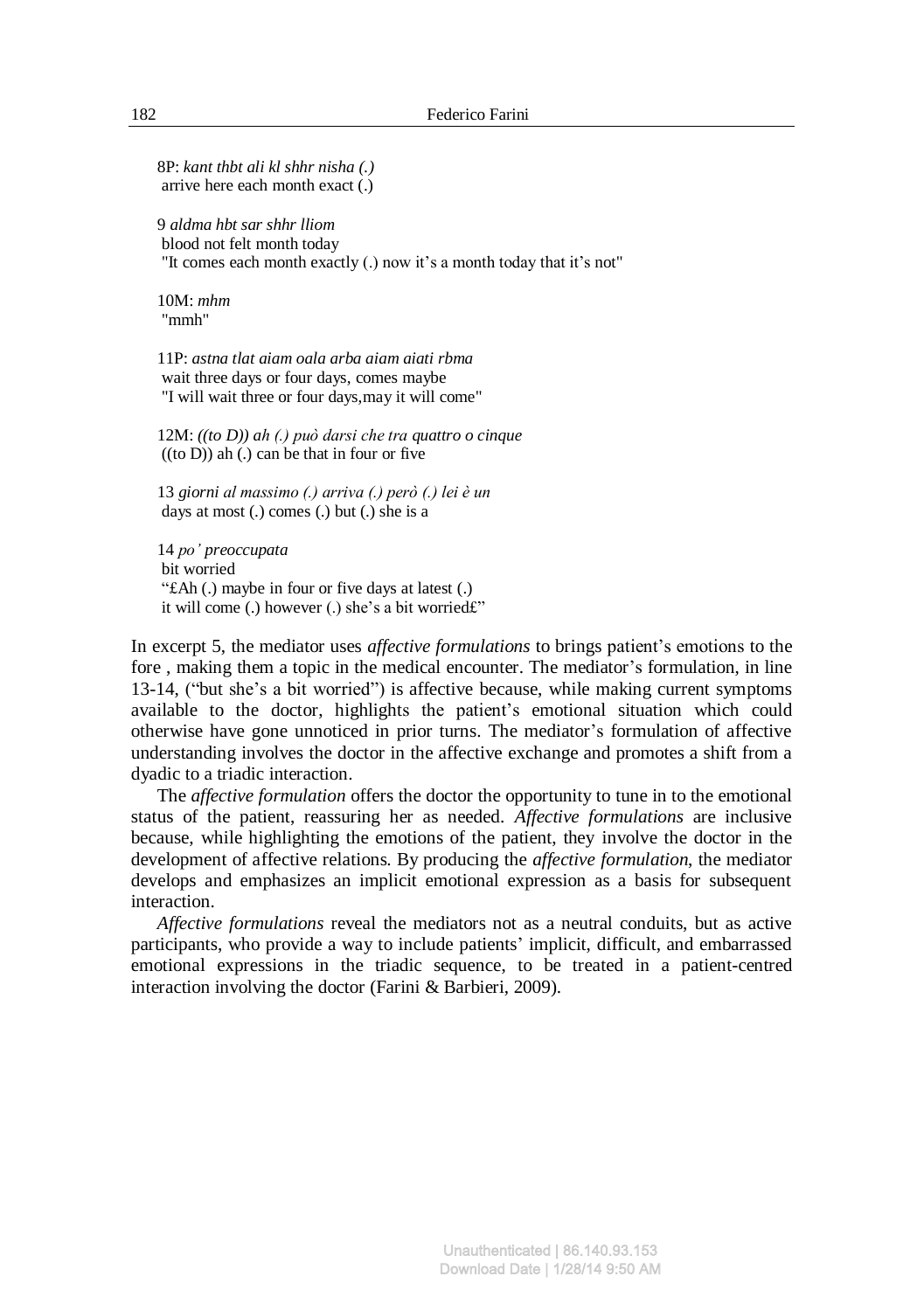# **5. Conclusion**

The dual function of interpreter and mediator can make positive contributions to a patient-centred care and treatment. We focused on how these two functions are intertwined and how they affect doctor-patient communication. When mediators act effectively as mediators, otherwise hidden factors, such as patients' emotional expressions, can be relayed to the doctors thus creating opportunities for them to respond.

Analysis of emergency visits in two large paediatric departments in the USA (Flores *et al.* 2012) suggests an association between previous hours of interpreter training and error numbers, types, and potential consequences in English-Spanish mediated interactions. Well-trained, professional interpreters demonstrated a significantly lower likelihood of errors than ad hoc interpreters such as family members or other hospital staff. The study suggests that training for interpreters might have a major impact on reducing interpreter errors and their consequences in health care while improving quality of care and patient safety.

While we agree with the importance of professional training for interpreters, we also argue that the complexity of the interpreters' task, the fact that they cannot avoid the role of mediator between the principal participants, needs to be acknowledged. In triadic interactions the interpreters as mediators are the only participants who can effectively understand all the content and the intentions of the other participants; errors in translations are not the only issue: mediators necessarily co-ordinate the contingent and changeable management of sometimes diverging cultural presuppositions and the corresponding distribution of communicative resources, through their translation activity in intercultural contexts.

Data suggest that the dual role of interpreter and mediator is crucial to make patients' voices and their wishes heard in medical encounters. On the one hand, this article has discussed how non-renditions and zero renditions may exclude the patient or the doctor from the conversation. On the other hand, examples of a successful mediation have been discussed; in particular, the discussion has focused on a two-phases process where backchannelling promotes patient's participation in dyadic sequences then and a specific form of non-rendition, formulations, involve the doctor in the emotional situation of the patient, thus improving the emotional rapport between them and taking the medical encounter well beyond a mere exchange based on standardized roles.

When mediation succeeds in promoting an emotional-sensitive healthcare, mediators contribute to dialogue management in two ways: as *responders,* affiliating with the patient in dyadic interactions and as *coordinators*, translating patients' turns of talk including their interpretation of implicit contents (primarily emotions).

In particular, data suggest the effectiveness of *affective formulations* in capitalizing potential emphatic opportunities offered by the patients in the course of dyadic sequences. By producing affective formulations, mediators introduce patients' emotions, doubts and concerns to doctors, providing them with the possibility of accessing the many facets of the patient's situation at both a personal and cultural level.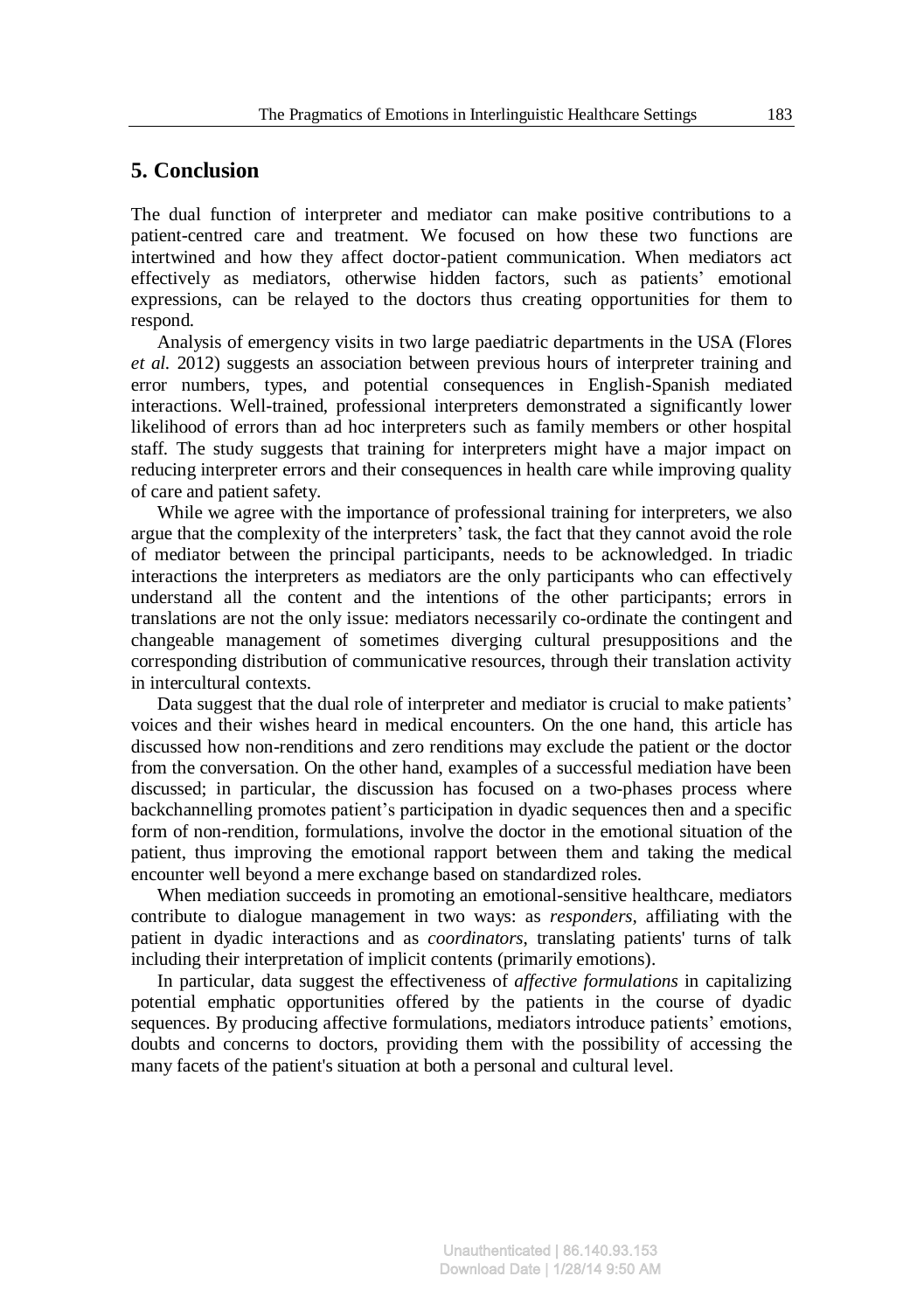#### **References**

- Angelelli, Claudia V. (2004). *Medical Interpreting and Cross-cultural Communication*. Cambridge: Cambridge University Press.
- Baker, Mona (2006). "Contextualization in translator- and interpreter-mediated events". *Journal of Pragmatics,* 38, 321-337.
- Baraldi, Claudio (2009). **"**Forms of mediation: the case of interpreter-mediated interactions in medical systems". *Language And Intercultural Communication*, 9 (2), 120-137.
- Baraldi Claudio & Laura Gavioli (2008). "Cultural presuppositions and recontextualisation of medical systems in interpreter-mediated interactions". *Curare. Journal of Medical Anthropology* 31(2-3), 193-203
- Baraldi, Claudio & Laura Gavioli (2011). "Interpreter-mediated interaction in healthcare and legal settings: talk organization, context and the achievement of intercultural communication". *Interpreting,* 13 (2), 205 - 233.
- Barry, Christine A., Fiona A. Stevenson, Nicky Britten, Nick Barber & Colin P. Bradley (2001). "Giving Voice to the Lifeworld. More Human, More Effective Medical Care? A Qualitative Study of Doctor-Patient Communication in General Practice". *Social Science & Medicine* 53, 487-505.
- Beach, Wayne A & Christie N. Dixson (2001)."Revealing moments: formulating understandings of adverse experiences in a health appraisal interview". *Social Science and Medicine*, 52, 25-44
- Bolden, Galina (2000). "Toward understanding practices of medical interpreting: interpreters' involvement in history taking". *Discourse Studies*, 4(2): 387-419.
- Cambridge, Jan (1999) "Information Loss in Bilingual Medical Interviews through an Untrained Interpreter. *The Translator* 5, 2: 201-219
- Carbaugh, Donal (2005). *Cultures in Conversation*. New York and London: Lawrence Erlbaum.
- Charles, Cathy, Amiran Gafni & Tim Whelan (1999). "Decision-making in the doctorpatient encounter: revisiting the shared treatment decision-making mode"l. *Social Science and Medicine* 49, 651-661.
- Chiarenza, Antonio (2008). "Towards the development of health systems sensitive to social and cultural diversity". In *Health and Migration in the EU* (167-176). Lisboa: Ministry of Health of the Republic of Portugal.
- Chiarenza, Antonio (2012). Developments in the concept of cultural competence. In:D. Ingleby, A., Chiarenza, W. Devillé, and I. Kotsioni (Eds.), *Inequalities in health care for migrants and ethnic minorities* (66-81). Antwerp: Garant.
- Clift, Rebecca, Paul Drew & Ian Hutchby (2009). "Conversation analysis". In S. D'hondt, J.O. Östman and J. Verschueren (Eds.), *The Pragmatics of Interaction* (40– 54) Amsterdam: John Benjamins.
- Davidson, Brad (2000). The interpreter as institutional gatekeeper: the social-linguistic role of interpreters in Spanish-English medical discourse. *Journal of Sociolinguistics*, 4 (3): 379-405.
- Davidson, Brad (2001). Questions in cross-linguistic medical encounters: the role of the hospital interpreter. *Anthropological Quarterly*, 74 (4): 170-178.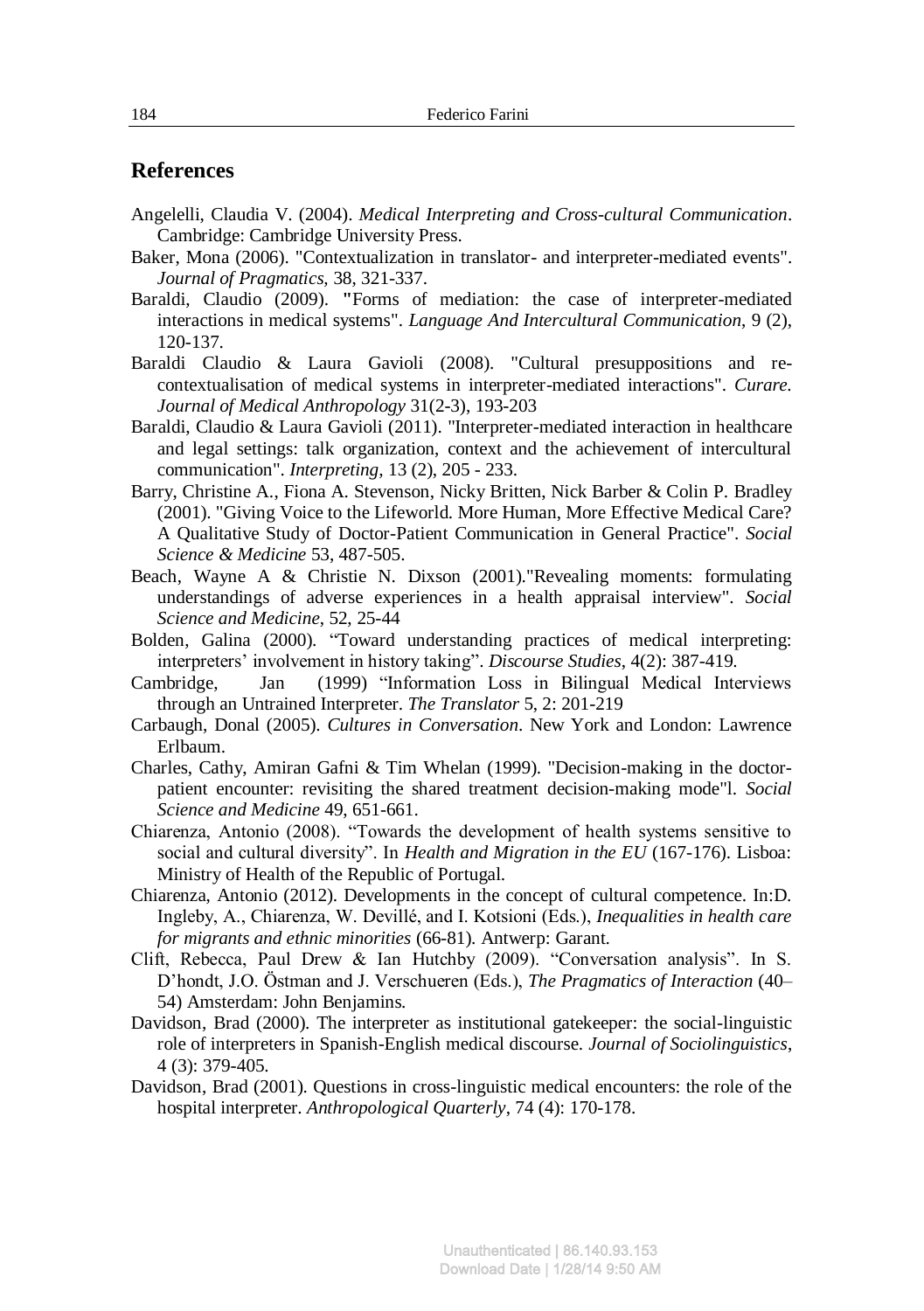- Epstein, Ronald M., Peter Franks, Kevin Fiscella *et al*. (2005). "Measuring patientcentered communication in patient-doctor consultations: theoretical and practical issues". *Social Science and Medicine* 61, 1516-1528.
- Farini, Federico & Viola Barbieri (2009). "Mediated doctor-patient interaction. An Italian case study". In D. Busch, C.H. Mayer & C.Boness (Eds.), *International and Regional Perspectives on Cross-Cultural Mediation* (195-214)*.* Berlin: Peter Lang Verlag,
- Flores, Glenn, Milagros Abreu, Cara Pizzo Barone *et al.* (2012). Errors of Medical Interpretation and Their Potential Clinical Consequences: A Comparison of Professional Versus Ad Hoc Versus No Interpreters. *Annals of Emergency Medicine,*  60 (5), 545-553.
- Gumperz, J. Jan (1992). "Contextualization and understanding". In A. Duranti & C. Goodwin (Eds.), *Rethinking Context: Language as an Interactive Phenomenon* (229- 253). Cambridge: Cambridge University Press.
- Heritage, John (1984). "A change-of-state token and aspects of its sequential placement". In J. Heritage & J.M.Atkinson (Eds). *Structures of Social Action*. Cambridge: Cambridge University Press, 299-345.
- Heritage, John. (1985). "Analysing News Interviews: aspects of the production of talk for an overhearing audience". In T. Van Dijk, (Ed.). *Handbook of Discourse Analysis, Vol. 3. Discourse and Dialogue*. London: Academic Press, 95-117.
- Heritage, John (2002). "The limits of questioning: negative interrogatives and hostile question content". *Journal of Pragmatics* 34. 1427-1446.
- Heritage, John (2012). "Epistemics in Action: Action Formation, and Territories of Knowledge". *Research On Language And Social Interaction*, 45, 1: 1–29.
- Heritage, John & Douglas Maynard (Eds.) (2005). *Communication in Medical Care: Interactions between Primary Care Doctors and Patients.* Cambridge: Cambridge University Press.
- Heritage, John & Douglas, Maynard (2006). "Problems and prospects in the study of doctor-patient interaction: 30 years of research". *Annual Review of Sociology* 32, 351-374.
- Hsieh, Elaine (2010). Provider–interpreter collaboration in bilingual health care: competitions of control over interpreter-mediated interactions. *Patient Education and Counselling*, 78, 154-159.
- Hutchby, Ian, Wooffitt, Robin (1998). *Conversation Analysis*. London: Polity
- Kiesler, D.J., Auerbach, S.M. (2003). Integrating measurement of control and affiliation in studies of doctor-patient interaction: the interpersonal circumplex. *Social Science and Medicine* 57: 1707-1722.
- Koole, Tom & Jan, D. ten Thjie (2001). "The reconstruction of intercultural discourse: Methodological considerations". *Journal of Pragmatics* 33, 571-587.
- Koshik, Irene (2002). "A conversation analytic study of yes/no questions which convey reversed polarity assertions". *Journal of Pragmatics* 24: 1851-1877.
- Leanza, Yvan, Isabelle Boivin & Ellen Rosenberg (2010). "Interruptions and resistance: A comparison of medical consultations with family and trained interpreters". *Social Science and Medicine,* 70, 1888-1895.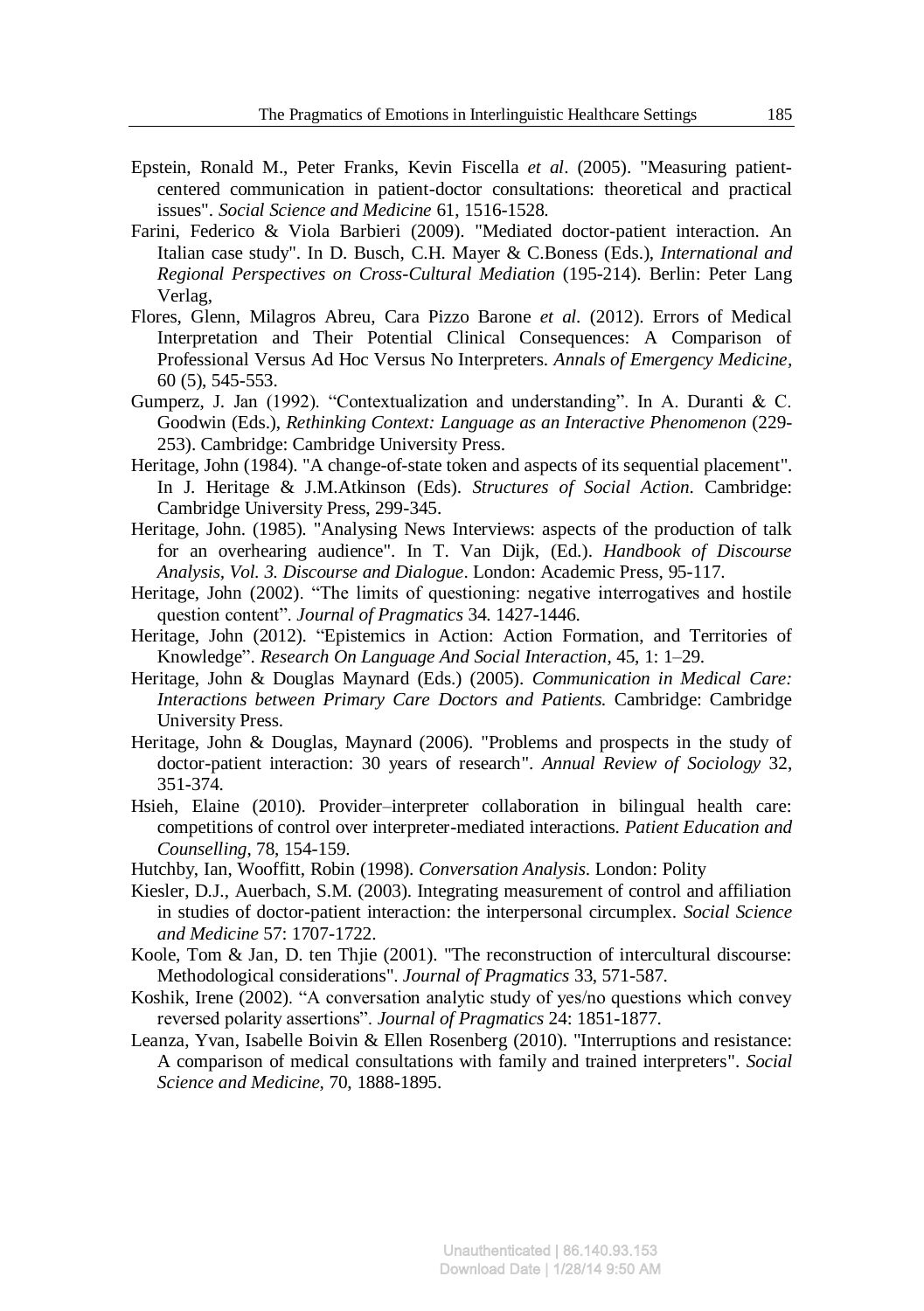- Mangione-Smith, Rita, Tanya Stivers, Marc Elliot *et al.* (2003). "Online commentaries during the physical examination: a communication tool for avoiding inappropriate antibiotic prescribing?" *Social Science and Medicine*, 56, 313-320.
- Mead, Nicola & Peter Bower (2000). "Patient centredness: a conceptual framework and review of the empirical literature". *Social Science and Medicine* 51, 1087-1110.
- Meyer, Bernd & Kristine Bührig (2004). "*Ad hoc*-interpreting and the achievement of communicative purposes in doctor-patient-communication". In J.House & J.Rehbein (Eds.). *Multilingual communication* (43-62). Amsterdam: John Benjamins
- Pöchhacker, Franz & Mira Kadric (1999). "The hospital cleaner as healthcare interpreter: A case study". In I.Mason (Ed.) *Dialogue Interpreting. The Translator,* 5(2): 161- 178.
- Pomerantz, Anita (1984). "Pursuing a response". In J.Heritage & J.M. Atkinson (Eds.), Structures of Social Action (152-163). Cambridge: Cambridge University Press.
- Raymond, Geoffrey (2003). "Grammar and social organization: Yes/no interrogatives and the structure of responding". *American Sociological Review* 68, 939-967.
- Robinson, Jeffrey D. & John Heritage (2005). "The structure of patients' presenting concerns: the completion relevance of current symptoms". *Social Science and Medicine*, 61, 481–493.
- Sacks, Harvey Emmanuel A. Schegloff &Gail Jefferson (1974). "A Simplest Systematics for the Organization of Turn-taking for Conversation". *Language,* 50, 696-735.
- Schegloff, Emmanuel A (2007). "Interaction: the infrastructure for social institutions, the natural ecological niche for language, and the arena in which culture is enacted". In Enfield, N.J., S.C. Levinson (Eds.) *Roots of human sociality. Culture, cognition and interaction* (70-93). Oxford-New York: Berg.
- Schegloff, Emanuel A., Gail, Jefferson & Harvey, Sacks (1977). "The Preference for Self-Correction in the Organisation of Repair in Conversation". *Language* 53, 361- 382.
- Schiffrin, Deborah (1999). "'Oh' as a marker of information management". In A. Jaworski & N.Coupland (Eds.) *The Discourse Reader* (275–288). London-New York: Routledge.
- Schouten, Barbara C., Ludwien Meeuwesen, Fred Tromp *et al*. (2007). "Cultural diversity in patient participation: The influence of patients' characteristics and doctors' communicative behaviour". *Patient Education and Counselling* 67, 214– 223.
- Searle, John (1992). "Conversation". In John Searle et. al (Eds.) *Searle on conversation* (7-29). Amsterdam & Philadelphia: John Benjamins.
- Sidnell, Jack & Tanya Stivers (Eds.) (2012). *Handbook of Conversation Analysis*. Boston: Wiley-Blackwell.
- Stivers, Tanya (2002). "Participating in decision about treatment: overt patient pressure for antibiotics medication in pediatric encounters". *Social Science and Medicine,* 54, 1111-1130.
- Stivers, Tanya & Makoto, Hayashi (2010). "Transformative answers: one way to resist a question's constraints". *Language in Society* 39, 1–25.